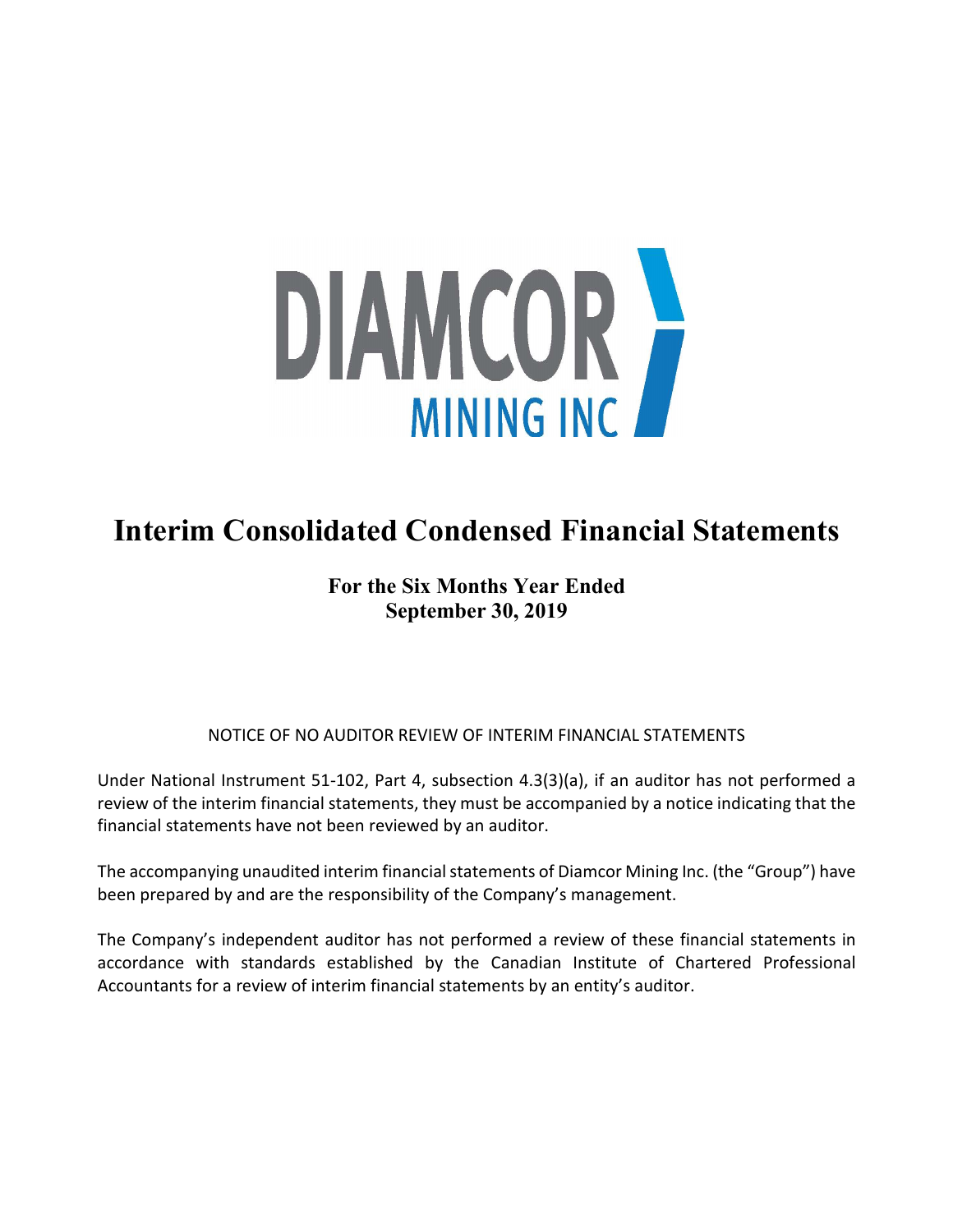# **Diamcor Mining Inc. Consolidated Statements of Financial Position**

| As at:                                                | September 30          | March 31        |  |
|-------------------------------------------------------|-----------------------|-----------------|--|
|                                                       | 2019<br>unaudited     | 2019<br>audited |  |
|                                                       |                       |                 |  |
| <b>ASSETS</b>                                         |                       |                 |  |
| <b>CURRENT</b>                                        |                       |                 |  |
| Cash and cash equivalents                             | \$<br>77,066<br>\$    | 139,080         |  |
| Accounts receivable (Note 10a)                        | 247,381               | 200,617         |  |
| Inventory (Note 2.3)                                  | 918,183               | 615,929         |  |
| Prepaids                                              | 71,493                | 31,592          |  |
|                                                       | 1,314,123             | 987,218         |  |
| <b>NON CURRENT</b>                                    |                       |                 |  |
| Restricted cash (Note 14)                             | 683,176               | 723,708         |  |
| Property, plant and equipment (Note 3)                | 6,208,516             | 6,991,561       |  |
| <b>Total assets</b>                                   | 8,205,815<br>\$<br>\$ | 8,702,487       |  |
|                                                       |                       |                 |  |
| <b>LIABILITIES</b>                                    |                       |                 |  |
| <b>CURRENT</b>                                        |                       |                 |  |
| Accounts payable (Note 13)                            | \$<br>797,864<br>\$   | 1,127,382       |  |
| Short term debt                                       | 1,125,890             |                 |  |
| Current portion of long-term debt (Note 4)            | 4,243,758             | 4,058,456       |  |
|                                                       | 6,167,512             | 5,185,838       |  |
| <b>NON CURRENT</b>                                    |                       |                 |  |
| Deferred tax liablity                                 | 432,745               | 458,419         |  |
| Decommissioning liability (Note 5)                    | 458,532               | 479,560         |  |
| Due to Nozala Investments (Note 4)                    | 1,667,522             | 1,654,241       |  |
| <b>Total liabilities</b>                              | 8,726,311             | 7,778,058       |  |
| <b>SHAREHOLDERS' EQUITY</b>                           |                       |                 |  |
| Share capital (Note 6)                                | 34, 143, 033          | 34,074,691      |  |
| Contributed surplus (Note 7)                          | 12,719,952            | 11,571,195      |  |
| Warrants (Note 6)                                     | 951,577               | 2,090,956       |  |
| Accumulated other comprehensive loss                  | (7,574,439)           | (6,825,142)     |  |
| Deficit                                               | (36, 482, 135)        | (35, 225, 722)  |  |
| Total equity                                          | 3,757,988             | 5,685,978       |  |
| Non-controlling interests (Note 15)                   | (4,278,485)           | (4, 761, 549)   |  |
| (Deficit) equity attributable to owners of the parent | (520, 496)            | 924,429         |  |
| Total liabilities and shareholders' equity            | \$8,205,815<br>\$     | 8,702,487       |  |
|                                                       |                       |                 |  |

**GOING CONCERN** (Note 1) **COMMITMENTS** (Note 12) **SUBSEQUENT EVENTS** (Note 16)

On behalf of the board "Dean Taylor" **Director** Director "Sheldon Nelson" **Director** 

The accompanying notes are an integral part of these consolidated financial statements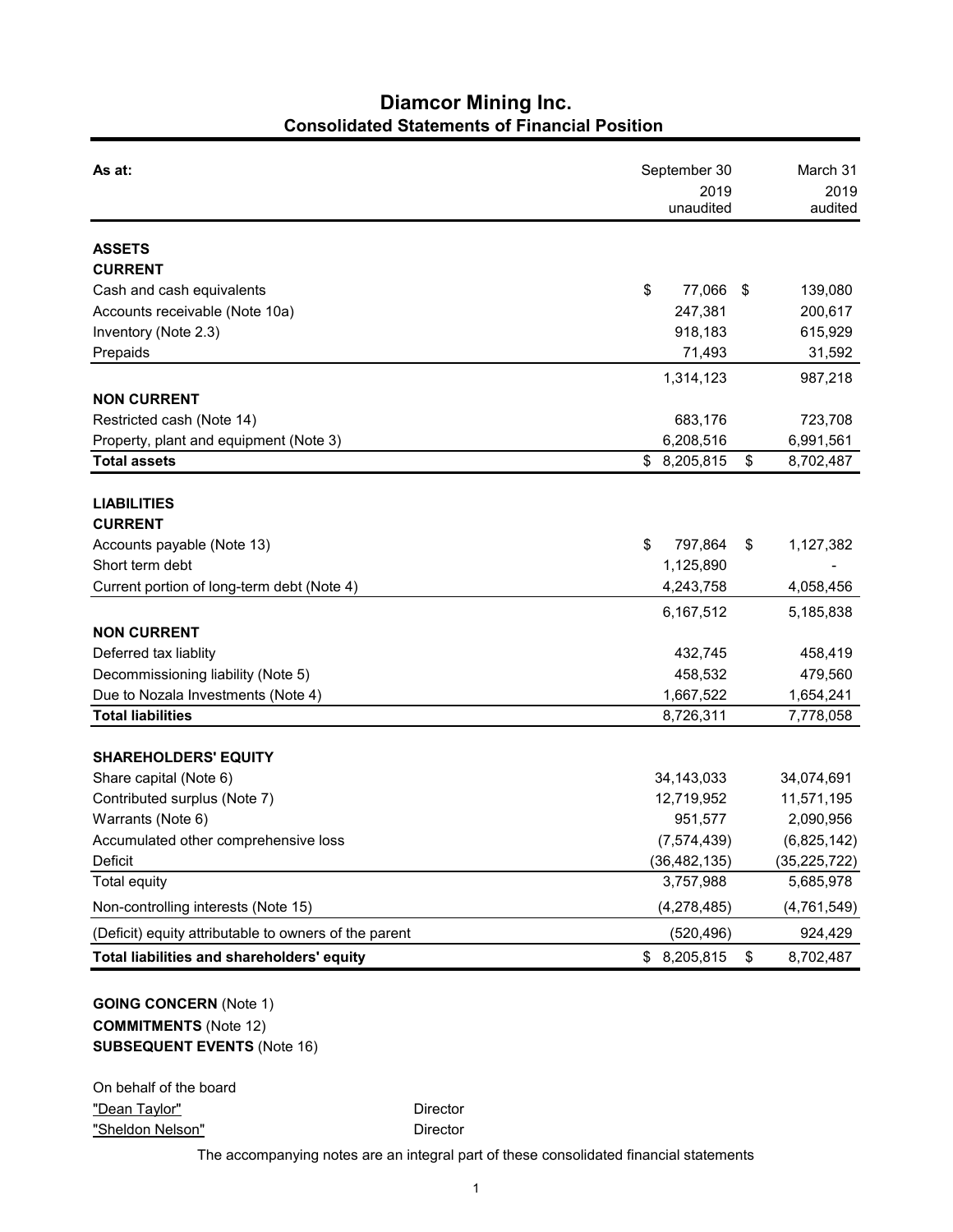|                                                         | For the<br>three months ended three months ended<br>September 30, 2019 September 30, 2018 |      | For the                 | For the<br>six months ended<br>September 30, 2019 | For the<br>six months ended<br>September 30, 2018 |
|---------------------------------------------------------|-------------------------------------------------------------------------------------------|------|-------------------------|---------------------------------------------------|---------------------------------------------------|
| <b>SALES</b><br><b>OPERATING EXPENSES</b>               | \$<br>730,692<br>(403, 929)                                                               | \$   | 1,041,470 \$<br>521,429 | 1,884,697 \$<br>1,377,423 \$                      | 1,235,076<br>1,220,143                            |
| <b>GROSS MARGIN</b>                                     | \$<br>1,134,621                                                                           | \$   | 520,041                 | 507,274                                           | 14,933                                            |
| <b>GENERAL AND ADMINISTRATIVE EXPENSES</b>              |                                                                                           |      |                         |                                                   |                                                   |
| Accretion and depreciation (Note 3 and 5)               | 229,163                                                                                   |      | 279,883                 | 464,369                                           | 585,817                                           |
| Consulting fees                                         | 46,500                                                                                    |      | 56,764                  | 173,000                                           | 115,764                                           |
| Insurance                                               | 18,588                                                                                    |      | 18,871                  | 39,520                                            | 40,537                                            |
| Interest and bank charges                               | 168,312                                                                                   |      | 136,764                 | 317,753                                           | 275,909                                           |
| Office                                                  | 31,753                                                                                    |      | 46,049                  | 62,394                                            | 73,402                                            |
| Professional fees                                       | 102,040                                                                                   |      | 68,834                  | 190,059                                           | 110,753                                           |
| Promotion and investor relations                        | 27,039                                                                                    |      | 119,223                 | 42,229                                            | 303,269                                           |
| Salaries and wages                                      | 102,258                                                                                   |      | 126,579                 | 388,164                                           | 284,361                                           |
| Transfer agent and regulatory fees                      | 6,787                                                                                     |      | 29,419                  | 13,686                                            | 42,310                                            |
| Travel                                                  | 61,424                                                                                    |      | 66,943                  | 73,829                                            | 103,254                                           |
|                                                         | 793,864                                                                                   |      | 949,329                 | 1,765,003                                         | 1,935,376                                         |
| <b>INCOME (LOSS) FROM OPERATIONS</b>                    | \$<br>340,757                                                                             | \$   | (429, 288)              | (1, 257, 729)                                     | (1,920,443)                                       |
| <b>OTHER INCOME AND EXPENSES</b>                        |                                                                                           |      |                         |                                                   |                                                   |
| Interest and other income                               | 11,434                                                                                    |      | 13.116                  | 23,929                                            | 26.947                                            |
| Foreign exchange                                        | (1, 515)                                                                                  |      | (1, 196)                | (685)                                             | (3,014)                                           |
|                                                         | 9,919                                                                                     |      | 11,920                  | 23,244                                            | 23,933                                            |
| <b>NET INCOME (LOSS) FOR THE PERIOD</b>                 | \$<br>350,676                                                                             | - \$ | $(417, 368)$ \$         | $(1,234,485)$ \$                                  | (1,896,510)                                       |
| <b>OTHER COMPREHENSIVE GAIN (LOSS)</b>                  |                                                                                           |      |                         |                                                   |                                                   |
| Items to be reclassified subsequently to profit or loss |                                                                                           |      |                         |                                                   |                                                   |
| Foreign currency translation loss                       | \$<br>$(51, 975)$ \$                                                                      |      | (338, 901)              | (288, 160)                                        | (1, 169, 075)                                     |
| TOTAL COMPREHENSIVE INCOME (LOSS) FOR THE PERIOD        | \$<br>298,701                                                                             | \$   | $(756, 269)$ \$         | $(1,522,645)$ \$                                  | (3,065,585)                                       |
| Total net income (loss) attributable to:                |                                                                                           |      |                         |                                                   |                                                   |
| Non-controlling interests                               | \$<br>282,668                                                                             | \$   | $(343,986)$ \$          | 21,928                                            | \$<br>(548, 229)                                  |
| Equity holders of parent                                | 68,008                                                                                    |      | (73, 382)               | (1,256,413)                                       | (1,348,281)                                       |
|                                                         | \$<br>350,676                                                                             | \$   | (417,368) \$            | $(1,234,485)$ \$                                  | (1,896,510)                                       |
| Total comprehensive income (loss) attributable to:      |                                                                                           |      |                         |                                                   |                                                   |
| Non-controlling interests                               | \$<br>727,836                                                                             | \$   | $(696, 853)$ \$         | 483,064                                           | \$<br>(1,910,945)                                 |
| Equity holders of parent                                | \$<br>(429,135)                                                                           | \$   | (59, 416)               | (2,005,709)                                       | (1, 154, 640)                                     |
|                                                         | \$<br>298,701                                                                             | \$   | $(756, 269)$ \$         | $(1,522,645)$ \$                                  | (3,065,585)                                       |
| Net loss per share - basic and diluted (Note 6)         | \$<br>$\blacksquare$                                                                      | \$   | $(0.01)$ \$             | $(0.02)$ \$                                       | (0.02)                                            |

# **Diamcor Mining Inc. Consolidated Statements of Income (Loss) and Comprehensive Income (Loss)**

The accompanying notes are an integral part of these consolidated financial statements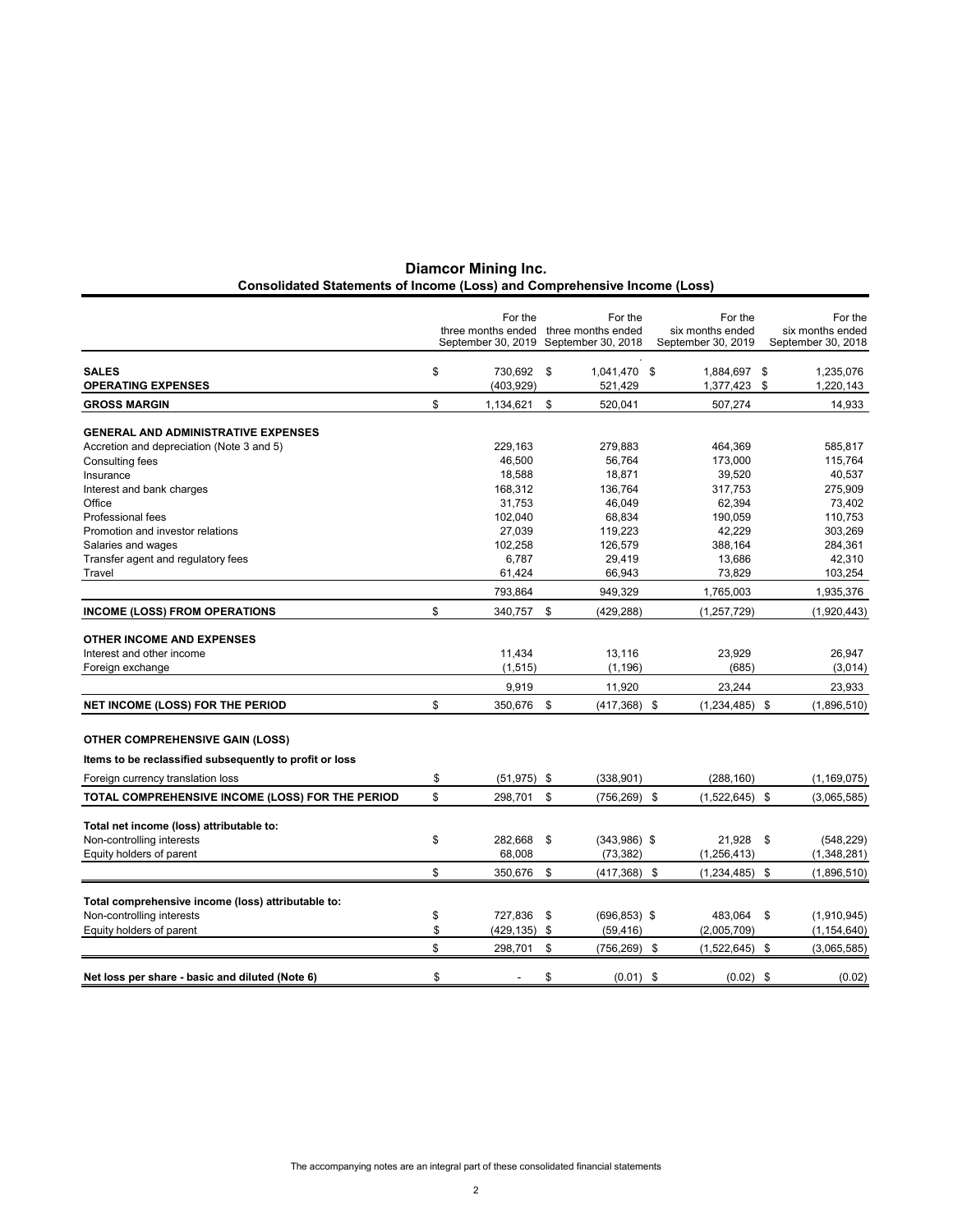|                                                                 | For the       | For the                                                                     | For the          | For the          |
|-----------------------------------------------------------------|---------------|-----------------------------------------------------------------------------|------------------|------------------|
|                                                                 |               | three months ended three months ended                                       | six months ended | six months ended |
|                                                                 |               | September 30, 2019 September 30, 2018 September 30, 2019 September 30, 2018 |                  |                  |
| <b>CASH FLOWS FROM OPERATING ACTIVITIES</b>                     |               |                                                                             |                  |                  |
| Net income (loss) for the period                                | \$<br>350.676 | $(417, 368)$ \$<br>- \$                                                     | $(1,234,485)$ \$ | (1,896,510)      |
| Items not affecting cash                                        |               |                                                                             |                  |                  |
| Accretion and depreciation (Note 3 and 5)                       | 229.163       | 279.883                                                                     | 464.369          | 585,817          |
| Interest on long-term debt                                      | 164,549       | 136,550                                                                     | 311,997          | 273,527          |
|                                                                 | 393,712       | 416,433                                                                     | 776,366          | 859,344          |
| Changes in non-cash working capital                             |               |                                                                             |                  |                  |
| Accounts payable                                                | (1,094,152)   | 442,286                                                                     | (279, 591)       | 1,043,616        |
| Accounts receivable                                             | 75,039        | (207, 652)                                                                  | (52, 618)        | 152,705          |
| Inventory                                                       | (730, 120)    | (774, 196)                                                                  | (353, 142)       | (623, 668)       |
| Prepaids                                                        | (18, 907)     | 17,836                                                                      | (40, 689)        | 1,494            |
| Cash flow used in operating activities                          | (1,023,752)   | (522, 661)                                                                  | (1, 184, 159)    | (463, 019)       |
| <b>CASH FLOWS FROM INVESTING ACTIVITIES</b>                     |               |                                                                             |                  |                  |
| Purchase of property, plant and equipment (Note 3)              | (52,048)      | (103)                                                                       | (57, 111)        | (37, 685)        |
|                                                                 |               |                                                                             |                  |                  |
| Cash flow used in investing activities                          | (52,048)      | (103)                                                                       | (57, 111)        | (37, 685)        |
| <b>CASH FLOWS FROM FINANCING ACTIVITIES</b>                     |               |                                                                             |                  |                  |
| Deposits                                                        | (500,000)     |                                                                             |                  | (500,000)        |
| Issuance of short term debt                                     | 1,110,280     |                                                                             | 1,110,280        |                  |
| Proceeds from issuance of units net of issue costs (Note 6)     | 77.720        | 1,222,101                                                                   | 77.720           | 3,220,865        |
| Cash flow generated by financing activities                     | 688.000       | 1,222,101                                                                   | 1,188,000        | 2,720,865        |
|                                                                 |               |                                                                             |                  |                  |
| Effect of change in exchange rate for cash and cash equivalents | 235,948       | (571, 947)                                                                  | (8,744)          | (2, 171, 007)    |
| Increase (decrease) in cash and cash equivalents                | (151, 852)    | 127,390                                                                     | (62,014)         | 49,154           |
| Cash and cash equivalents - beginning of year                   | 228,918       | 442,076                                                                     | 139,080          | 520,312          |
| Cash and cash equivalents - end of period                       | \$<br>77,066  | \$<br>569,466                                                               | 77,066<br>\$     | \$<br>569,466    |

# **Diamcor Mining Inc. Consolidated Statements of Cash Flows**

The accompanying notes are an integral part of these consolidated financial statements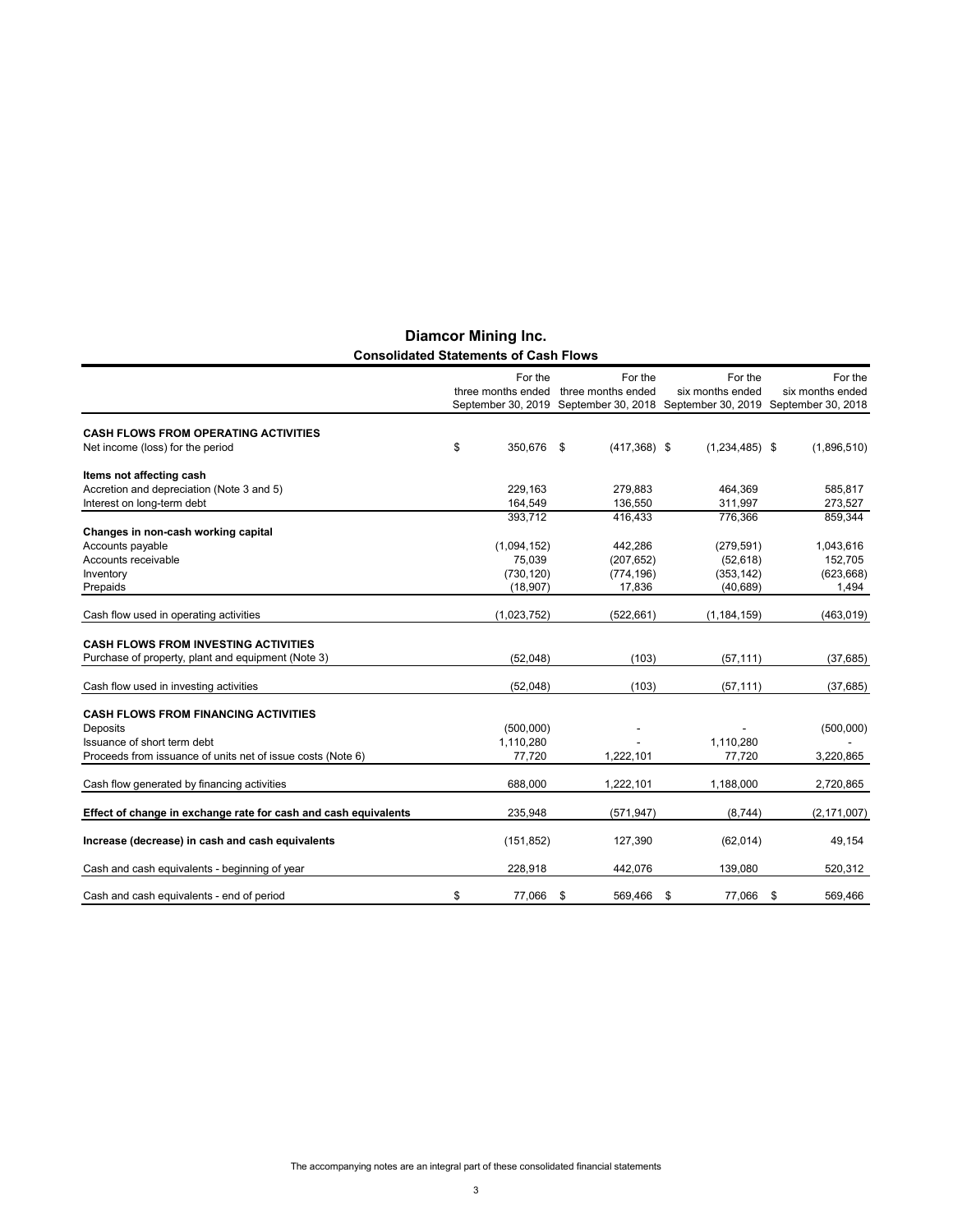# **Consolidated Statement of Changes in Shareholders' Equity DIAMCOR MINING INC.**

|                                     | <b>Share Capital</b> |    | Contributed<br>Surplus |   | Warrants      |   | Accumulated<br>Other<br>Comprehensive<br>Loss |      | Deficit        |    | Non-Controlling<br>Interests |     | Total<br>Shareholders'<br>(Deficit) Equity |
|-------------------------------------|----------------------|----|------------------------|---|---------------|---|-----------------------------------------------|------|----------------|----|------------------------------|-----|--------------------------------------------|
| Balance - March 31, 2018            | \$<br>31,278,037     | S  | 10,448,426             |   | 2,789,514     | S | $(4,461,901)$ \$                              |      | (32,611,467)   | S. | (4,811,247)                  | S.  | 2,631,362                                  |
|                                     |                      |    |                        |   |               |   |                                               |      |                |    |                              |     |                                            |
| Private placement (Note 6)          | 2,806,773            |    |                        |   | 422,420       |   |                                               |      |                |    |                              |     | 3,229,193                                  |
| Share issuance costs (Note 6)       | (10, 119)            |    |                        |   | 1,791         |   |                                               |      |                |    |                              |     | (8,328)                                    |
| Expiry of warrants (Note 6)         |                      |    | 1,122,769              |   | (1, 122, 769) |   |                                               |      |                |    |                              |     |                                            |
| Net loss for the year               |                      |    |                        |   |               |   |                                               |      | (2,614,255)    |    | (1,239,025)                  |     | (3,853,280)                                |
| Translation of foreign subsidiaries |                      |    |                        |   |               |   | (2,363,241)                                   |      |                |    | 1,288,723                    |     | (1,074,518)                                |
| Balance - March 31, 2019            | \$<br>34,074,691     |    | 11,571,195             |   | 2,090,956     |   | (6,825,142)                                   |      | (35, 225, 722) |    | $(4,761,549)$ \$             |     | 924,429                                    |
|                                     |                      |    |                        |   |               |   |                                               |      |                |    |                              |     |                                            |
| Short term loan                     | 77,720               |    |                        |   |               |   |                                               |      |                |    |                              |     | 77,720                                     |
| issuance of warrants (Note 6)       | (9,378)              |    |                        |   | 9,378         |   |                                               |      |                |    |                              |     |                                            |
| Expiry of warrants (Note 6)         |                      |    | 1,148,757              |   | (1, 148, 757) |   |                                               |      |                |    |                              |     |                                            |
| Net income (loss) for the period    |                      |    |                        |   |               |   |                                               |      | (1,256,413)    |    | 21,928                       |     | (1, 234, 485)                              |
| Translation of foreign subsidiaries |                      |    |                        |   |               |   | (749, 297)                                    |      |                |    | 461,136                      |     | (288, 160)                                 |
| Balance - September 30, 2019        | \$<br>34,143,033     | -S | 12,719,952             | S | 951,577       |   | (7,574,439)                                   | - \$ | (36, 482, 135) | S  | (4,278,485)                  | -SS | (520, 496)                                 |
|                                     |                      |    |                        |   |               |   |                                               |      |                |    |                              |     |                                            |
| Balance - September 30, 2018        | \$<br>34,074,691     |    | 10,448,426             |   | 3,213,725     |   | (4,268,261)                                   | S    | (33,959,748)   | S  | (6,722,191)                  |     | 2,786,642                                  |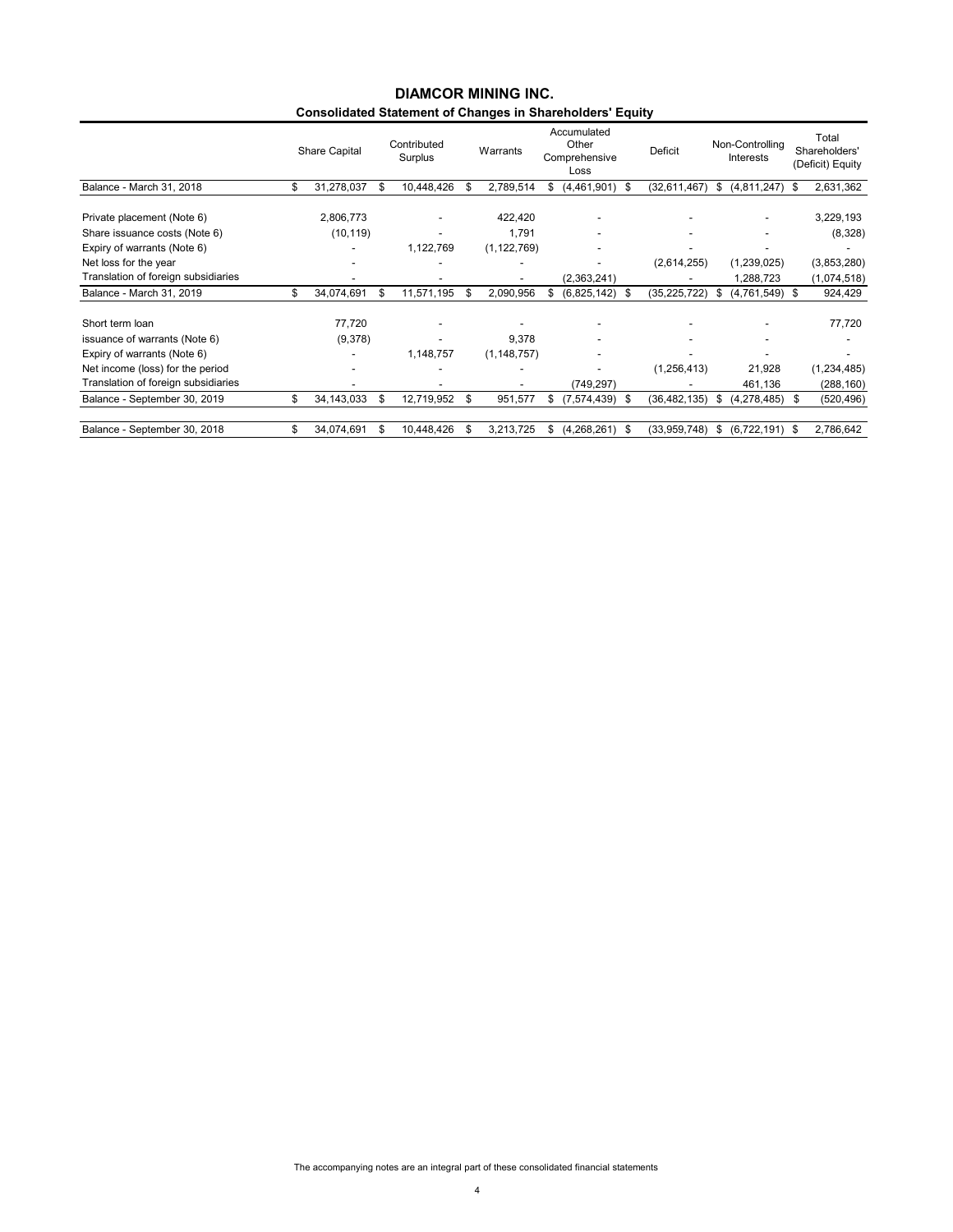#### **1. Nature of Operations and Going Concern**

Diamcor Mining Inc. (the "Company") was incorporated under the Company Act of British Columbia, now the Business Corporations Act (British Columbia). Its principal business activity is the identification, acquisition, exploration, evaluation, operation, and advancement of unique diamond-based resource properties with a specific focus on the mining segment of the diamond industry through its subsidiaries, DMI Minerals South Africa (Pty) Ltd., and DMI Diamonds South Africa (Pty) Ltd. Together with the "Company, (the Group"").

These consolidated financial statements were authorized for issuance by the Board of Directors on November 14, 2019. The Company's registered office is 301-1665 Ellis Street, Kelowna, B.C. V1Y 2B3, Canada.

These consolidated financial statements have been prepared on a going concern basis, which contemplates the realization of assets and the payment of liabilities in the ordinary course of business. Should the Company be unable to continue as a going concern, it may be unable to realize the carrying value of its assets and to meet its liabilities as they become due. These consolidated financial statements do not reflect the adjustments or reclassification of assets and liabilities, which would be necessary if the Company were unable to continue its operations.

Management routinely plans future activities including forecasting future cash flows for its internal use. Management has reviewed their plan with the Directors and has collectively formed a judgment that the Company has adequate resources to continue as a going concern for the foreseeable future, which Management and the Directors have defined as being at least the next 12 months. In arriving at this judgment, Management has prepared the cash flow projections of the Company, which incorporates a detailed cash flow modeling through the current fiscal year. Directors have reviewed this information provided by Management and have considered the information in relation to the financing uncertainties in the current economic climate and the financial resources available to the Company. The expected cash flows have been modeled based on anticipated revenue streams with debt funding programmed into the model and reducing over time. Sensitivities have been applied to this model in relation to revenues not achieving anticipated levels. Key assumptions used in the future cash flow amounts are selling price and rough diamonds sold in the period and the assumption that the Company will move to full scale operations after completion of trial mining and bulk sampling.

The Directors have considered the: (i) base of investors and debt lenders historically available to the Company; (ii) global capital markets; (iii) sources of Company income; (iv) cash generation and (v) debt amortization levels and the continued deferral of debt payments. Considering the above, Management and Directors are satisfied that the Company has access to adequate resources to continue as a going concern for at least the next 12 months. Factors that may negatively affect the Company's 12-month operating plan includes the following: global trade and tariff disputes, geo-political events and the impact on capital markets, and commodity prices.

The Company has experienced lower than planned revenue combined with operating losses. Management applied significant judgment in arriving at this conclusion including:

- The amount of new sales orders and total revenue to be generated to provide sufficient cash flow to continue to fund operations and other committed expenditures;
- The timing of generating those new sales and the timing of the related cash flow;
- The ability to draw upon existing financing facilities to support ongoing operations; and,
- The assessment of potentially discretionary expenditures that could be delayed in order to manage cash flows.

Given the judgment involved, actual results may lead to a materially different outcome.

#### **2. Basis of Preparation and Statement of Compliance**

The interim consolidated condensed financial statements of the Company have been prepared in accordance with International Financial Reporting Standards ("IFRS") as issued by the International Accounting Standards Board ("IASB") issued and outstanding as of September 30, 2019. The consolidated financial statements have been prepared on a historical cost basis except for certain financial instruments and stock-based compensation which have been measured at fair value. The consolidated financial statements are presented in Canadian dollars, which is the Company's presentation currency.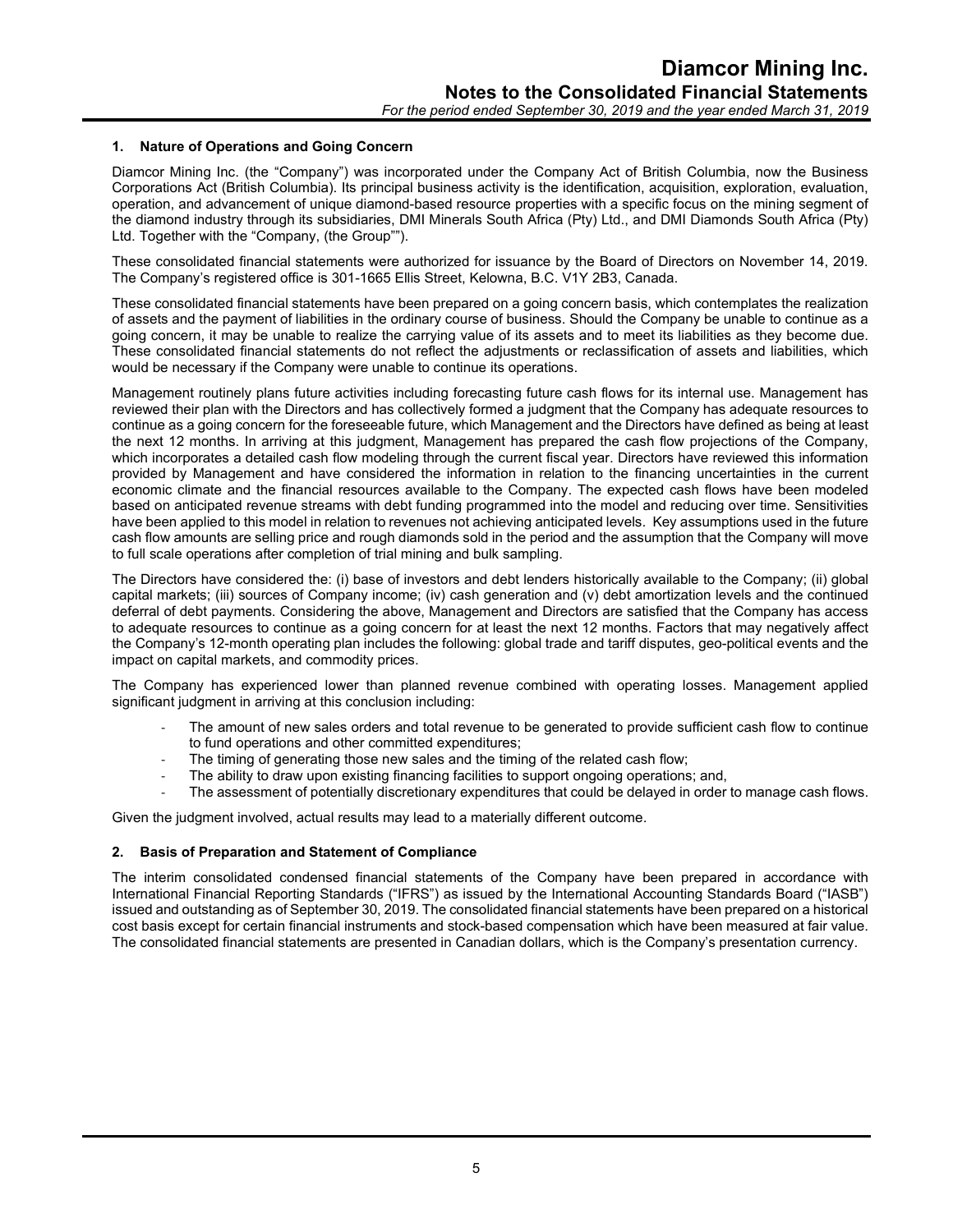# **2.1. Basis of consolidation**

The interim consolidated condensed financial statements comprise the financial statements of the Company as at September 30, 2019. Subsidiaries are fully consolidated. The financial statements of the subsidiaries are prepared for the same reporting period as the Company, using consistent accounting policies. All intra-Company balances, transactions and unrealized gains and losses resulting from intra-Company transactions are eliminated in full. Where the ownership of a subsidiary is less than 100%, and therefore a non-controlling interest exists, any losses of that subsidiary are attributed to the non-controlling interest even if that results in a deficit balance.

Details of the Company's subsidiaries as at September 30, 2019 are as follows:

|                                      | <b>Place of</b> |          |            |                            |
|--------------------------------------|-----------------|----------|------------|----------------------------|
| Name                                 | Incorporation   | Interest | Operations | <b>Functional Currency</b> |
| DMI Diamonds South Africa (Pty) Ltd. | South Africa    | 100%     | Active     | South African Rand         |
| DMI Minerals South Africa (Pty) Ltd. | South Africa    | 70%      | Active     | South African Rand         |

DMI Minerals South Africa (Pty) Ltd. is the only entity involved in the incidental recovery of rough diamonds as a result of ongoing commissioning and testing operations. DMI Diamonds South Africa (Pty) Ltd. was incorporated for the purpose of leasing mining and production equipment to DMI Minerals South Africa (Pty) Ltd.

# **2.2 Significant accounting judgments, estimates and assumptions**

The preparation of the Company's interim consolidated condensed financial statements in conformity with IFRS requires management to make judgments, estimates and assumptions that affect the reported amounts of assets, liabilities and contingent liabilities at the date of the consolidated financial statements and reported amounts of revenues and expenses during the reporting period. Estimates and assumptions are continuously evaluated and are based on Management's experience and other factors, including expectations of future events that are believed to be reasonable under the circumstances. However, actual outcomes can differ from these estimates. Information about significant areas of estimation uncertainty considered by Management in preparing the consolidated financial statements are described below.

#### **Production start date**

The Company assesses the stage of its mine under development to determine when the mine moves into the production phase, this being when the mine is substantially complete and ready for its intended use. The Company considers various relevant criteria to assess when the production phase is considered to have commenced. At this point, all related amounts are reclassified from 'Mines under construction' to 'Producing mines' under 'Property, plant and equipment'. Some of the criteria used to identify the production start date include, but are not limited to:

- Level of capital expenditure incurred compared with the original construction cost estimate;
- Ability to produce diamonds in saleable form, and:
- Ability to sustain ongoing production of diamonds.

When a mine development project moves into the production phase, the capitalization of certain mine development costs ceases and costs are either regarded as forming part of the cost of inventory or expensed, except for costs that qualify for capitalization relating to mining asset additions or improvements, or mineable reserve development. It is also at this point that depletion commences.

# *Recovery of deferred tax assets*

Judgment is required in determining whether deferred tax assets are recognized on the consolidated statement of financial position. Deferred tax assets, including those arising from un-utilized tax losses, require Management to assess the likelihood that the Company will generate taxable earnings in future periods, in order to utilize recognized deferred tax assets. Estimates of future taxable income are based on forecasted cash flows from operations and the application of existing tax laws in each jurisdiction. To the extent that future cash flows and taxable income differ significantly from estimates, the ability of the Company to realize the net deferred tax assets recorded at the reporting date could be impacted. Additionally, future changes in tax laws in the jurisdictions in which the Company operates could limit the ability of the Company to obtain tax deductions in future periods.

#### *Mining property*

Title to mining properties involves certain inherent risks due to the difficulties of determining the validity of certain claims as well as the potential for problems arising from the frequently ambiguous conveyance history characteristic of many mining properties. The Company has diligently investigated rights of ownership of all the mineral concessions in which it has an interest and, to the best of its knowledge, all agreements relating to such ownership rights are in good standing. However, this should not be construed as a guarantee to title. The concessions may be subject to prior claims, agreements or transfers and rights of ownership may be affected by undetected defects.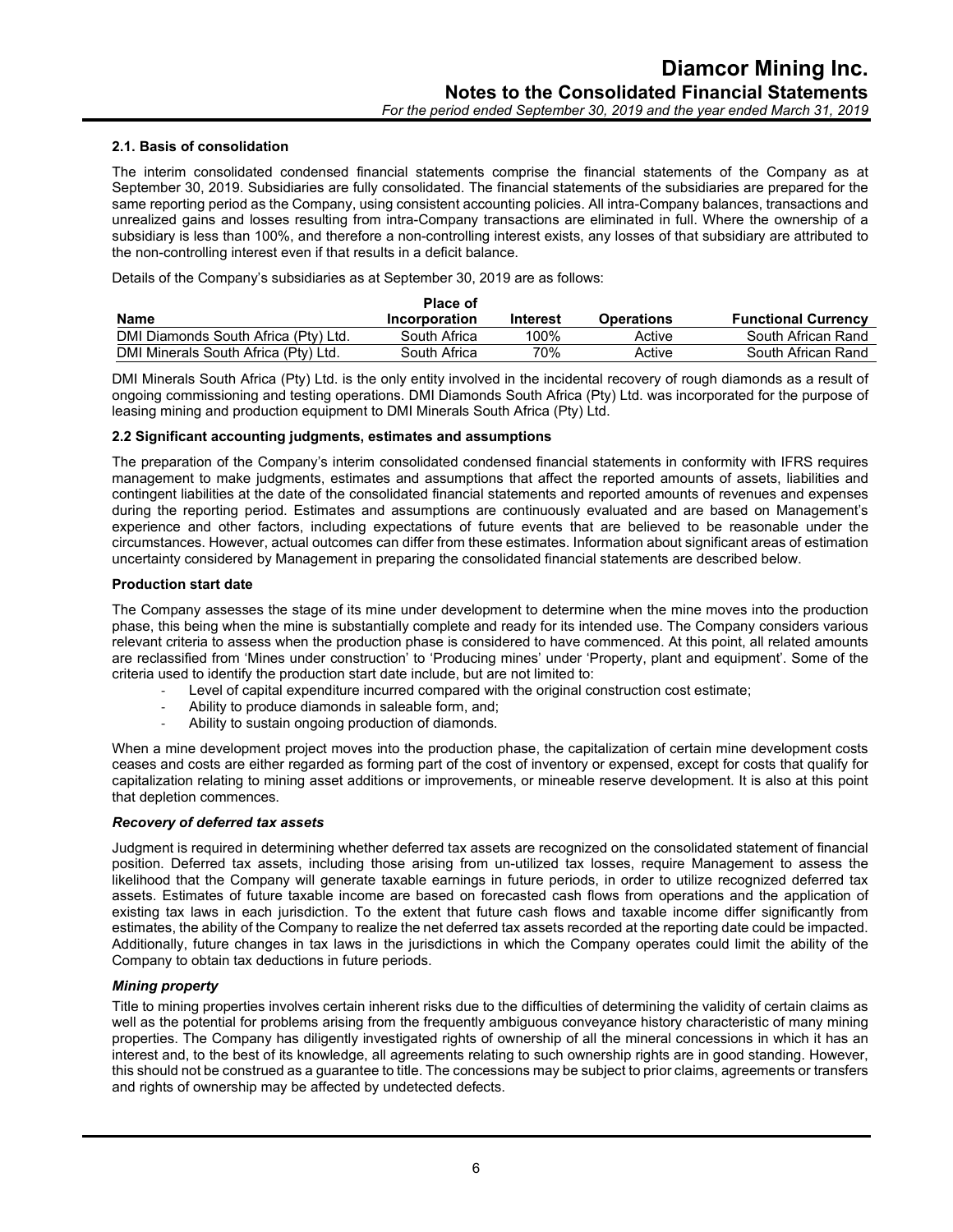# *Going concern*

The Company has experienced lower than planned revenue combined with operating losses. Management has assessed and concluded that the going concern assumption is appropriate for a period of at least twelve months following the end of the reporting period. Management applied significant judgment in arriving at this conclusion including:

- The amount of total revenue to be generated to provide sufficient cash flow to continue to fund operations and other committed expenditures;
- Ability to raise capital through private placements;
- The timing of generating those related cash flows;
- The ability to utilize existing financing facilities to support ongoing operations; and,
- The assessment of potentially discretionary expenditures that could be delayed in order to manage cash flows.

Given the judgment involved, actual results may lead to a materially different outcome.

#### **Determination of cash generating units (CGU)**

The Company's assets are aggregated into CGUs for calculating impairment. CGUs are based on an assessment of the unit's ability to generate independent cash inflows. The determination of the Company's CGUs was based on management's judgment regarding shared infrastructure, geographical proximity and similar exposure to market risk and materiality. The Company has 1 CGU at September 30, 2019 (March 31, 2019 - 1 CGU).

#### *Reserve and resource estimates*

Diamond reserves are estimates of the amount of diamonds that can be economically extracted from the Company's mining properties. The Company does not currently have any proven diamond reserves due to the nature and type of the resource. The Company has assigned inferred resources to the project based on information compiled by appropriately qualified persons relating to the geological data on the size, depth and shape of the ore body, and requires complex geological judgments to interpret the data. The estimation of resources is based upon factors such as estimates of foreign exchange rates, commodity prices, future capital requirements, and production costs along with geological assumptions and judgments made in estimating the size and grade of the ore body. Changes in the resource estimates may impact upon the carrying value of mine development cost, mine properties, property, plant and equipment, decommissioning liability, recognition of deferred tax assets, and depreciation charges.

#### *Impairment of non-financial assets*

When an impairment test is performed on an asset or a cash generating unit ("CGU"), management estimates the recoverable amount of the asset or CGU based on its fair value less costs of disposal ("FVLCD") or its value in use ("VIU"). Impairment assessments require the use of estimates and assumptions such as long-term commodity prices (considering current and historical prices, price trends and related factors), discount rates, operating costs, future capital requirements, closure and rehabilitation costs, exploration potential, reserves and operating performance. These assumptions have a significant impact on the results of impairment tests and on the impairment charge (if required) recorded in the consolidated statements of loss and comprehensive loss.

#### *Decommissioning liability*

In the determination of provisions, Management is required to make a significant number of estimates and assumptions with respect to activities that will occur in the future including the ultimate amounts and timing of settlements, inflation factors, risk-free discount rates, and expected changes in legal, regulatory, environmental and political environments. A change in any one of the assumptions could impact estimated future obligations and in return, profit or loss, and in the case of the decommissioning liability, property, plant and equipment balances.

#### **Useful life of property, plant and equipment**

Depreciation and amortization are calculated using a systematic and rational basis, which are based upon an estimate of each asset's useful life and residual value. The estimated useful life and residual value chosen are the Company' best estimate of such and are based on industry norms, historical experience, market conditions and other estimates that consider the period and distribution of future cash inflows.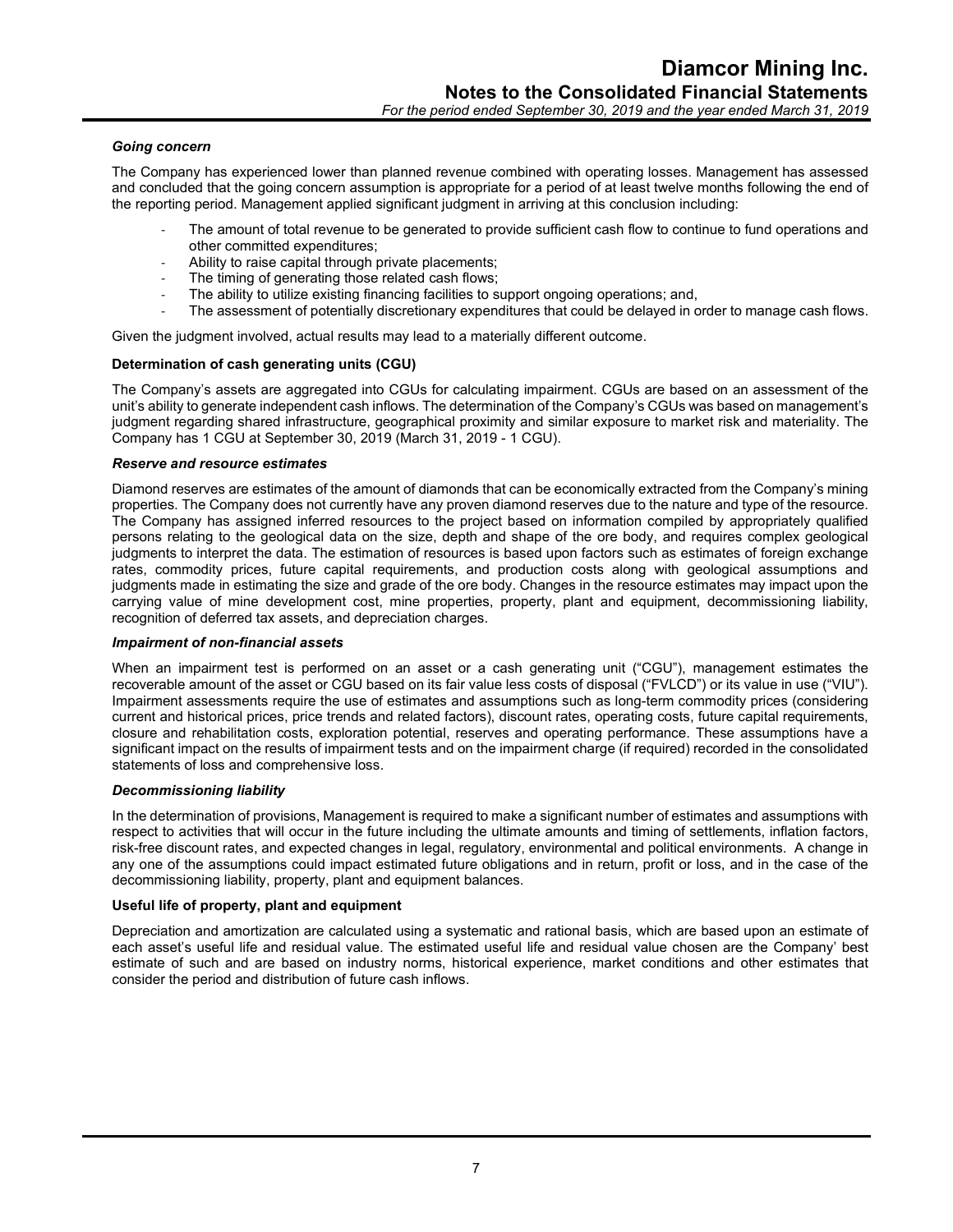#### **Non-cash stock-based compensation**

The Company measures the cost of non-cash stock-based compensation transactions with employees and warrants issued as part of an equity placement by reference to the fair value of the equity instruments. Estimating fair value for non-cash stock-based compensation transactions requires determining the most appropriate valuation model, which is dependent on the terms and conditions of the grant. This estimate also requires determining and making assumptions about the most appropriate inputs to the valuation model including the expected life, forfeiture rate, volatility and dividend yield of the share option. The Company measures the cost of non-cash stock-based compensation transactions with consultants by reference to the fair value of the services to be performed.

#### **Inventory**

Diamonds are physically weighted and valued at the lower of cost or net realizable value. Net realizable value tests are performed at each reporting date. Net realizable value is the estimated future sales price of the product the Company expects to realize when the product is processed and sold, less estimated costs to complete production and bring the product to sale. A regular review is undertaken to determine the extent of any provision for obsolescence.

#### **Provision for expected credit losses (ECLs) of accounts receivable**

The Company's accounts receivable is typically short-term in nature and the Company recognizes an amount equal to the lifetime already defined. The Company measures loss allowances based on historical experience and including forecasted economic conditions. The amount of ECLs is sensitive to changes in circumstances of forecast economic conditions.

#### **2.3 Summary of significant accounting policies**

#### *Cash and cash equivalents*

Cash and cash equivalents in the consolidated statement of financial position comprise cash at banks and at hand and short-term deposits with an original maturity of three months or less.

#### *Inventory*

Rough diamonds are physically weighted and valued at the lower of cost or net realizable value. Net realizable value tests are performed at each reporting date. Net realizable value is the estimated future sales price of the product the entity expects to realise when the product is processed and sold, less estimated costs to complete production and bring the product to sale. A regular review is undertaken to determine the extent of any provision for obsolescence. At September 30, 2019, there was \$918,183 (March 31, 2019 - \$615,929) in rough diamond inventory.

#### *Mine development costs*

Exploration and evaluation activities involve the search for minerals, the determination of technical feasibility, and the assessment of commercial viability of an identified resource.

Exploration and evaluation costs incurred prior to obtaining licenses are expensed in the period in which they are incurred. Once the legal right to explore has been acquired, exploration and evaluation costs incurred are capitalized. Acquisition costs incurred in connection with the terms of option agreements are capitalized. All capitalized exploration and evaluation costs are recorded at acquisition cost and are monitored for indications of impairment. Where there are indications of a potential impairment, an assessment is performed for recoverability. Capitalized costs are charged to the consolidated statements of loss and comprehensive loss to the extent that they are not expected to be recovered.

Once the technical feasibility and commercial viability of the extraction of mineral resources in an area of interest are demonstrable, exploration and evaluation assets are tested for impairment and transferred to "Mines under construction". There is no depreciation during the exploration and evaluation phase.

Recoverability of the carrying amount of any exploration and evaluation assets is dependent on successful development and commercial exploitation, or alternatively, sale of the respective areas of interest.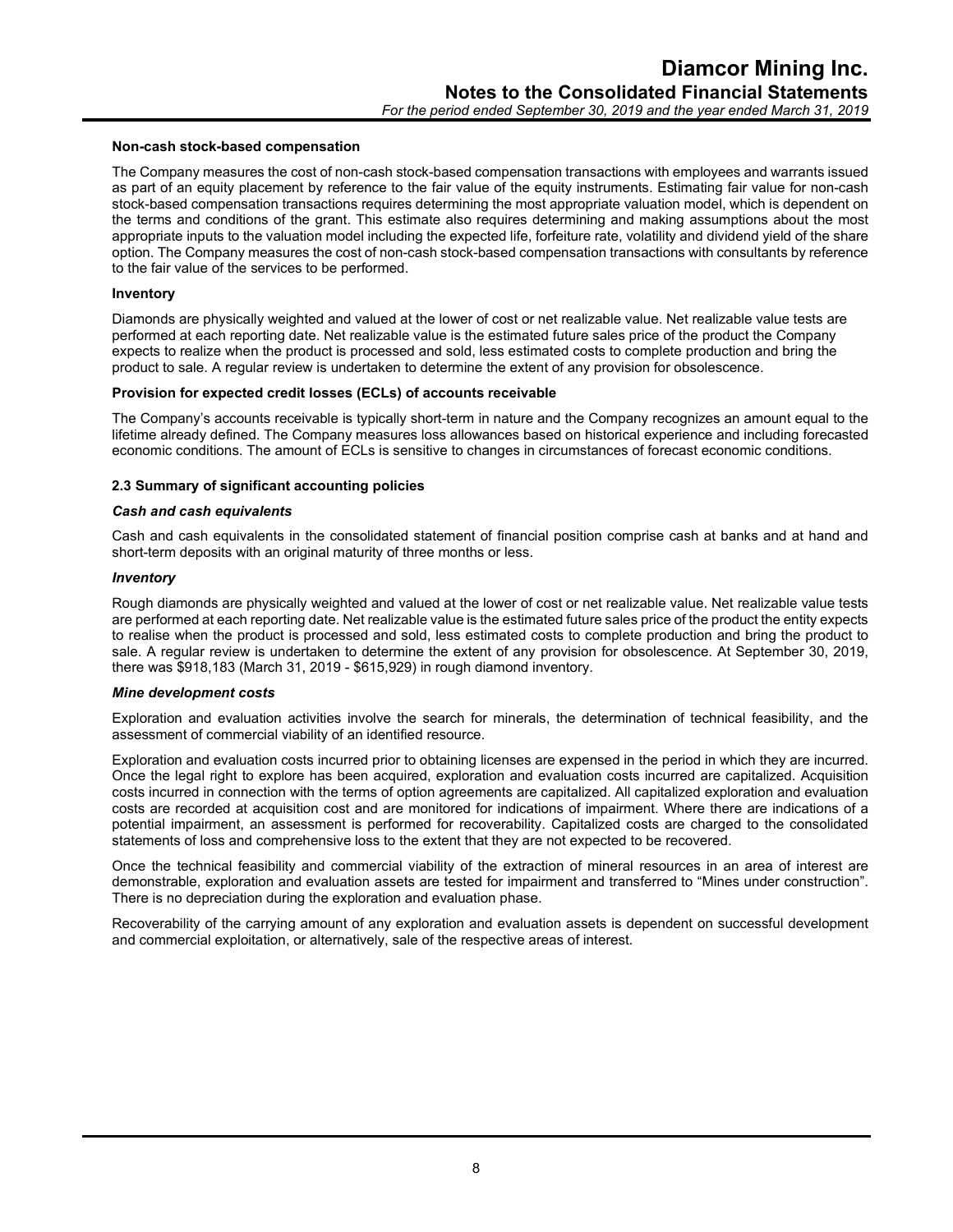#### *Property, plant and equipment*

Items of property, plant and equipment are stated at cost, less accumulated depreciation and accumulated impairment losses. The initial cost of an asset comprises its purchase price or construction cost, any costs directly attributable to bringing the asset into operation, the initial estimate of the decommissioning liability, and for qualifying assets, borrowing costs. The purchase price or construction cost is the aggregate amount paid and the fair value of any other consideration given to acquire the asset. When a mine construction project moves into the production stage, the capitalization of certain mine construction costs ceases, and costs are either regarded as part of the cost of inventory or expensed, except for costs which qualify for capitalization relating to mining asset additions or improvements or mineable reserve development.

Accumulated mine development costs will be depleted on a unit-of-production basis over the economically recoverable reserves of the mine, except in the case of assets whose useful life is shorter than the life of the mine, in which case the straight-line method is applied based on the life of the asset. Rights and concessions are depleted on the unit-of-production basis over the total reserves of the relevant area. The unit-of-production rate for the depletion of mine development costs considers expenditures incurred to date, together with sanctioned future development expenditures.

Other plant and equipment such as mobile mine equipment is generally depreciated over their estimated useful lives as follows:

| Office equipment       | 15-20% declining balance |
|------------------------|--------------------------|
| Computers              | 15-45% declining balance |
| Motor vehicles         | 4 year straight-line     |
| Plant and equipment    | 7 year straight-line     |
| Leasehold improvements | 4 year straight-line     |
|                        |                          |

An item of property, plant and equipment and any significant part initially recognized is derecognized upon disposal or when no future economic benefits are expected from its use or disposal. Any gain or loss arising on derecognition of the asset (calculated as the difference between the net disposal proceeds and the carrying amount of the asset) is included in profit or loss when the asset is derecognized. The asset's residual values, useful lives and methods of depreciation are reviewed at each reporting period and adjusted prospectively if appropriate.

#### *Impairment of non-financial assets*

The carrying amounts of financial assets are reviewed for impairment whenever facts and circumstances suggest that the carrying amounts may not be recoverable. If there are indicators of impairment, the recoverable amount of the asset is estimated in order to determine the extent of any impairment. The recoverable amount of an asset is determined as the higher of its fair value less costs of disposal and its value in use. An impairment loss exists if the asset's carrying amount exceeds the recoverable amount and is recorded as an expense immediately. Where the asset does not generate cash inflows that are independent from other assets, the recoverable amount of the CGU to which the asset belongs is determined.

Value in use is determined as the present value of the future cash flows expected to be derived from an asset or CGU. The estimated future cash flows are discounted to their present value using a pre-tax discount rate that reflects current market assessments of the time value of money and the risks specific to the asset for which estimates of future cash flows have not been adjusted. Fair value is the price that would be received to sell an asset or paid to transfer a liability in an orderly transaction between market participants at the measurement date. For mining assets, fair value less costs of disposal are often estimated using a discounted cash flow approach as a fair value from an active market or when a binding sale agreement is not readily available. Estimated future cash flows are calculated using estimated future prices, mineral reserves and resources, operating and capital costs. All assumptions used are those that an independent market participant would consider appropriate.

Tangible assets that have been impaired in prior periods are tested for possible reversal of impairment whenever events or changes in circumstances indicate that the impairment has reversed. If the impairment has reversed, the carrying amount of the asset is increased to its recoverable amount but not beyond the carrying amount that would have been determined had no impairment loss been recognized for the asset in the prior periods. A reversal of an impairment loss is recognized in the consolidated statements of loss and comprehensive loss immediately.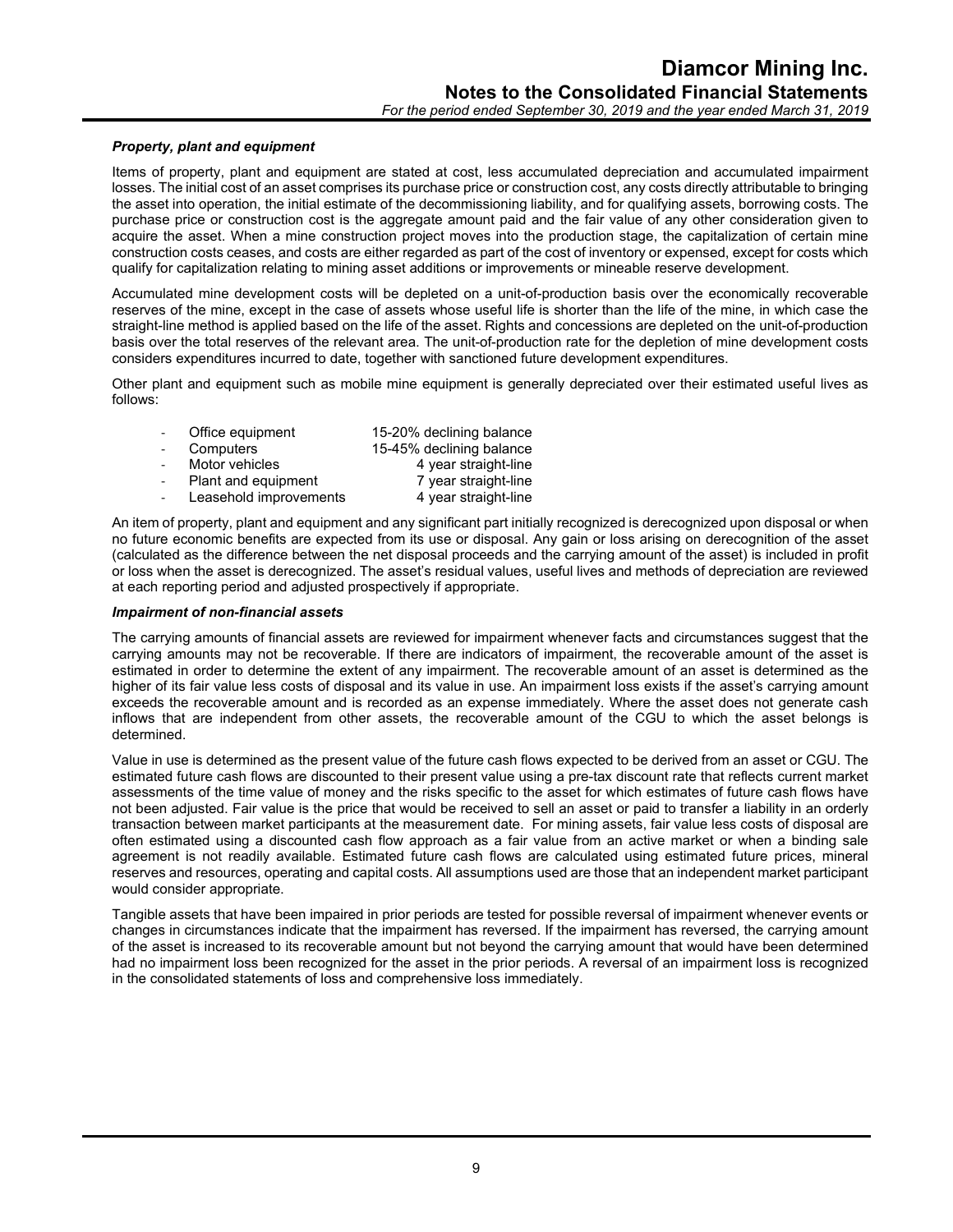# *Stripping costs*

Mining costs associated with stripping activities in an open pit mine are expensed unless the stripping activity can be shown to represent a betterment to the mineral property, in which case the stripping costs would be capitalized and included in deferred mineral property costs within mining assets. IFRIC 20, Stripping costs in the production phase of a surface mine ("IFRIC 20"), specifies the accounting for costs associated with waste removal (stripping) during the production phase of a surface mine. When the benefit from the stripping activity is realized in the current period, the stripping costs are accounted for as the cost of inventory. When the benefit is the improved access to ore in future periods, the costs are recognized as a mineral property asset, if improved access to the ore body is probable, the component of the ore body can be accurately identified, and the cost associated with improving the access can be reliably measured. If these conditions are not met, the costs are expensed to the consolidated statement of loss and comprehensive loss as incurred. After initial recognition, the stripping activity asset is depreciated on a systematic basis (unit-of-production method) over the expected useful life of the identified component of the ore body that becomes more accessible because of the stripping activity.

#### *Major maintenance and repairs*

Expenditure on major maintenance refits or repairs comprises the cost of replacement assets or parts of assets and overhaul costs. When an asset, or part of an asset that was separately depreciated, is replaced and it is probable that future economic benefits associated with the new asset will flow to the Company through an extended life, the expenditure is capitalized. The unamortized value of the existing asset or part of the existing asset that is being replaced is expensed. Where part of the existing asset was not separately considered as a component, the replacement value is used to estimate the carrying amount of the replaced asset, which is immediately written off. All other day-to-day maintenance costs are expensed as incurred.

#### *Operating leases*

Minimum rent payments under operating leases, including any rent-free periods and/or construction allowances, are recognized on a straight-line basis over the term of the lease and included in the consolidated statements of loss and comprehensive loss.

#### *Decommissioning liability*

The Company assesses its decommissioning liability each reporting period. Significant estimates and assumptions are made in determining the provision for mine rehabilitation as there are numerous factors that will affect the ultimate liability payable. These factors include estimates of the extent and costs of rehabilitation activities, technological changes, regulatory changes, and cost. These uncertainties may result in future actual expenditure differing from the amounts currently provided. The provision at reporting date represents management's best estimate of the present value of the future rehabilitation costs required. Changes to estimated future costs are recognized in the consolidated statement of financial position by either increasing or decreasing the rehabilitation liability and rehabilitation asset if the initial estimate was originally recognized as part of an asset measured in accordance with IAS 16 *Property, Plant and Equipment* ("IAS 16"). Any reduction in the rehabilitation liability and therefore any deduction from the rehabilitation asset may not exceed the carrying amount of that asset. If it does, any excess over the carrying value is taken immediately to profit or loss. If the change in estimate results in an increase in the rehabilitation liability and therefore an addition to the carrying value of the asset, the entity is required to consider whether this is an indication of impairment of the asset as a whole and test for impairment in accordance with IAS 36 *Impairment of Assets ("IAS 36")*.

#### *Foreign currency translation*

The consolidated financial statements are presented in Canadian dollars, which is the parents' functional currency. Transactions in foreign currencies are initially recorded in the functional currency, at the respective functional currency rates prevailing at the date of the transaction. Monetary assets and liabilities denominated in foreign currencies are retranslated at the spot rate of exchange ruling at the reporting date. All differences are taken to profit or loss. Non-monetary items that are measured in terms of historical cost in a foreign currency are translated using the exchange rate as at the date of the initial transaction.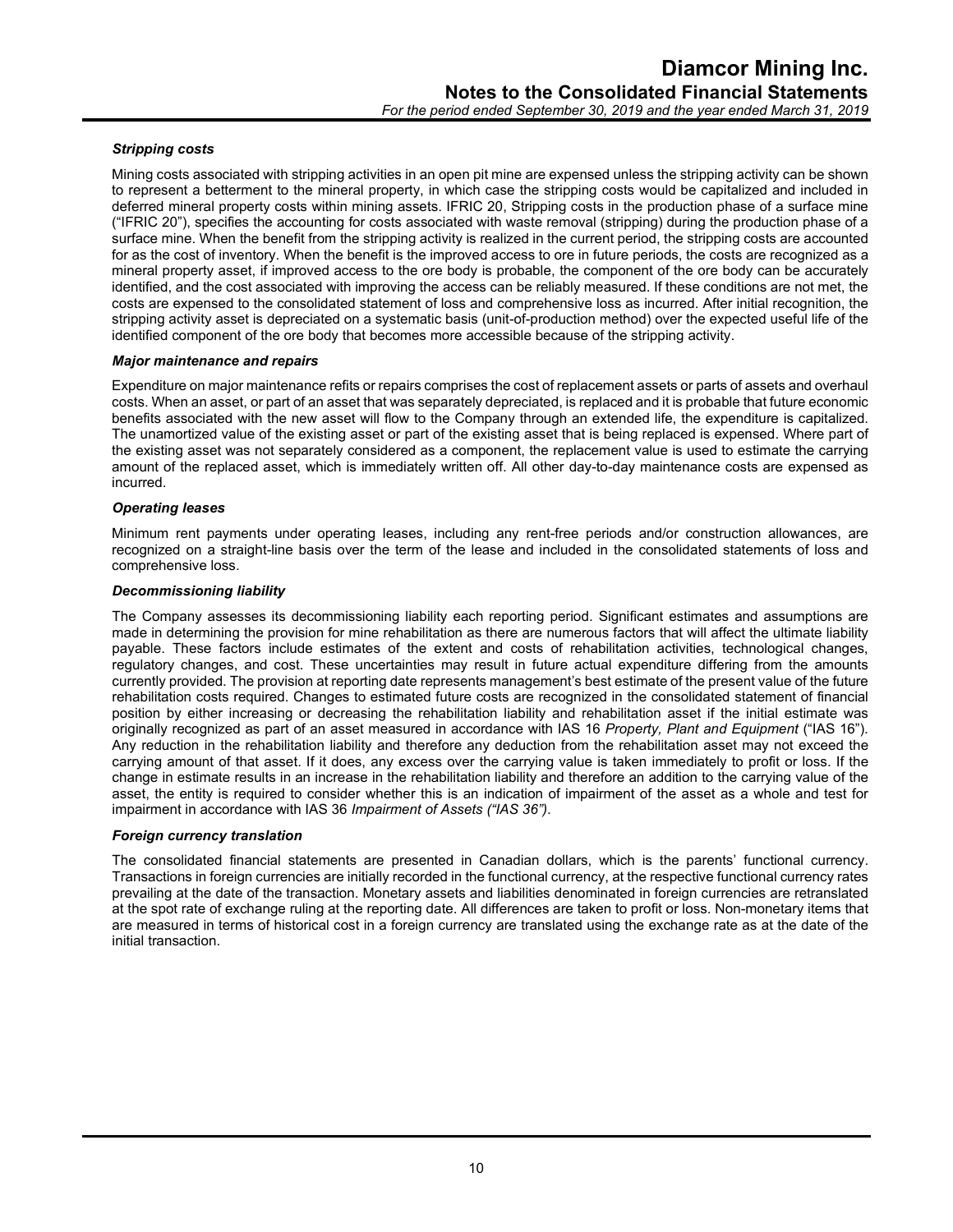The financial results of Company entities that have a functional currency different from the presentation currency are translated into the presentation currency. The functional currency of all the subsidiaries is the South African Rand. All assets and liabilities, including fair value adjustments are translated into the presentation currency at the rate of exchange ruling at the reporting date. Income and expenditure transactions of foreign operations are translated at the average rate of exchange for the year except for significant individual transactions which are translated at the rate of exchange in effect at the transaction date. Differences arising on translation from the reporting date are recognized in accumulated other comprehensive loss.

When the settlement of a monetary item receivable from or payable to a foreign operation is neither planned nor likely in the foreseeable future, foreign exchange gains or losses arising from such a monetary item are considered to form part of the net investment in a foreign operation and are recognized in accumulated other comprehensive loss. On disposal of part or all of the operations, the proportionate share of the related cumulative gains or losses previously recognized in other comprehensive loss is allocated to the consolidated statement of loss and comprehensive loss.

#### *IFRS 9 Financial Instruments ("IFRS 9")*

The Company has applied IFRS 9 retrospectively, with the initial application date of April 1, 2018. There were no impacts on the comparative balances other than a change in classification of certain financial instruments.

#### Classification

The Company classifies its financial assets and financial liabilities in the following measurement categories: (i) those to be measured subsequently at fair value through profit or loss ("FVTPL"); (ii) those to be measured subsequently at fair value through other comprehensive income ("FVOCI"); and (iii) those to be measured at amortized cost. The classification of financial assets depends on the business model for managing the financial assets and whether the contractual cash flows represent solely payments of principal and interest ("SPPI"). Financial liabilities are classified as those to be measured at amortized cost unless they are designated as those to be measured subsequently at FVTPL (irrevocable election at the time of recognition). For assets and liabilities measured at fair value, gains or losses are either recorded in the consolidated statements of loss and other comprehensive loss.

The Company reclassifies financial assets when and only when its business model for managing those assets changes. Financial liabilities are not reclassified.

#### Measurement

All financial instruments are required to be measured at fair value on initial recognition, plus, in the case of a financial asset or financial liability not at FVTPL, transaction costs that are directly attributable to the acquisition or issuance of the financial asset or financial liability. Transaction costs of financial assets and financial liabilities carried at FVTPL are expensed in the consolidated statement of loss and comprehensive loss. Financial assets and financial liabilities with embedded derivatives are considered in their entirety when determining whether their cash flows are solely payment of principal and interest.

Financial assets that are held within a business model whose objective is to collect the contractual cash flows, and that have contractual cash flows that are solely payments of principal and interest on the principal outstanding are generally measured at amortized cost at the end of the subsequent accounting periods. All other financial assets including equity investments are measured at their fair values at the end of subsequent accounting periods, with any changes taken through profit or loss or other comprehensive income (irrevocable election at the time of recognition). For financial liabilities measured subsequently at FVTPL, changes in fair value due to credit risk are recorded in other comprehensive income.

The following table summarizes the classification categories for the Company' financial assets and liabilities under the superseded IAS 39 standards the newly adopted IFRS 9:

|                | New classification under IFRS 9   Previous classification under IAS 39 |
|----------------|------------------------------------------------------------------------|
|                |                                                                        |
| <b>FVTPI</b>   | <b>FVTPL</b>                                                           |
| Amortized cost | Loans and receivables                                                  |
|                |                                                                        |
| Amortized cost | Other financial liabilities                                            |
| Amortized cost | Other financial liabilities                                            |
| Amortized cost | Other financial liabilities                                            |
|                |                                                                        |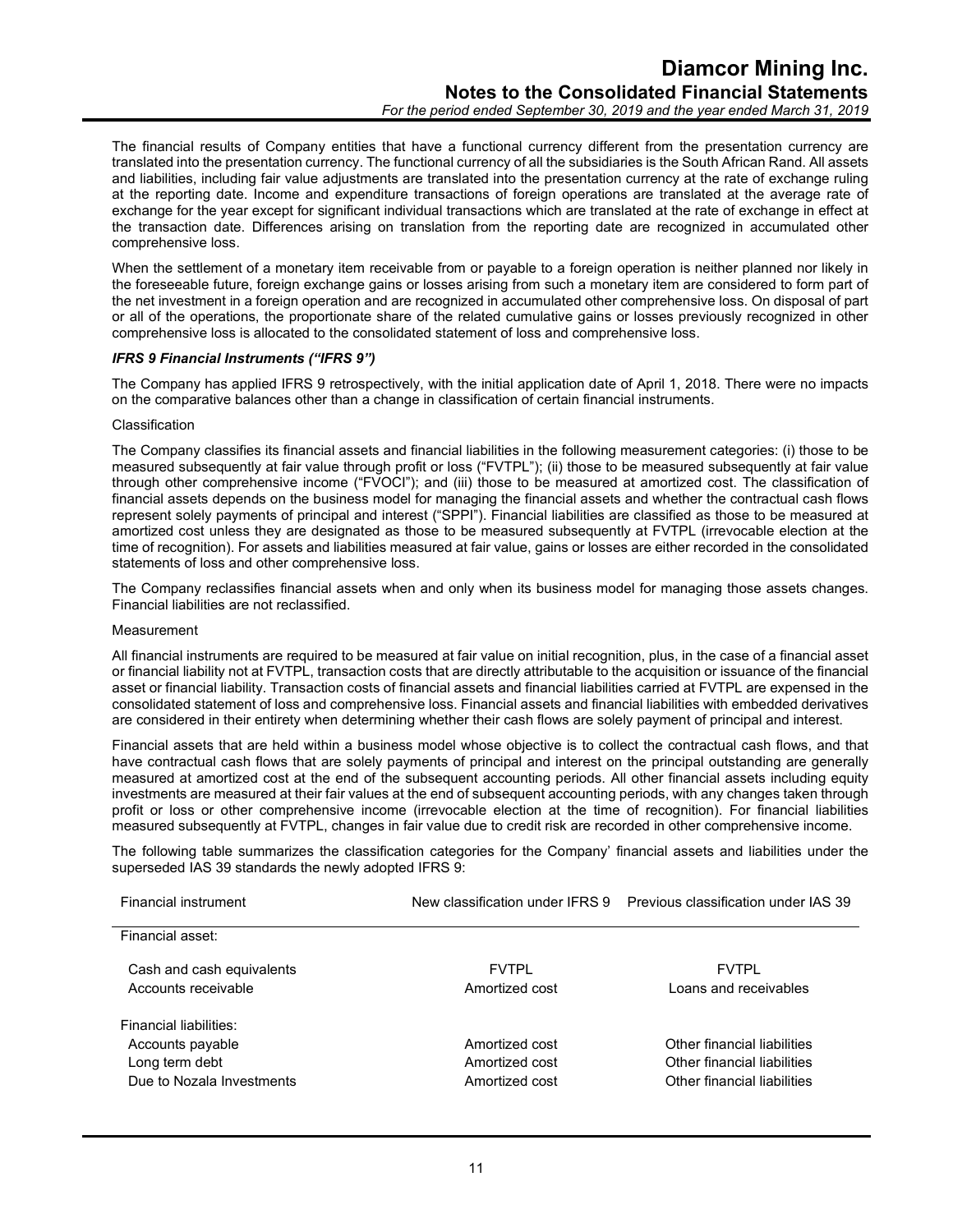#### Impairment

IFRS 9 also introduces a new model for the measurement of impairment of financial assets based on expected credit losses which replaces the incurred losses impairment model previously applied. The Company accounts receivable are subject to the ECL model under IFRS 9. For accounts receivable, the Company apples the simplified approach to providing for expected losses prescribed by IFRS 9, which requires the use of the lifetime expected loss provision for all accounts receivable. In estimating the expected lifetime expected loss provision, the Company considers historical Company and industry default rates as well as credit ratings of major customers. As all of the Company's accounts receivables which the Company measures at amortized cost are short term (i.e., less than 12 months) and the Company's credit rating and risk management policies are in place, the change to a forward-looking ECL approach did not have a material impact on the amounts recognized in the consolidated financial statements.

# *Equity instruments*

An equity instrument is any contract that evidences a residual interest in the assets of an entity after deducting all its liabilities. Equity instruments issued by the Company are recorded at the proceeds received, net of direct issue costs.

# *Taxation*

#### *Income taxes*

Income tax expense comprises current income tax and deferred tax. Income tax is recognized in the consolidated statement of loss and comprehensive loss, except to the extent it relates to items recognized in other comprehensive loss or directly in equity.

# *Current income tax*

Current income tax expense is based on the results for the period as adjusted for items that are not taxable or not deductible. Current income tax is calculated using tax rates and laws that were enacted or substantively enacted at the end of the reporting period. Management periodically evaluates positions taken in tax returns with respect to situations in which applicable tax regulation is subject to interpretation. Provisions are established where appropriate on the basis of amounts expected to be paid to the tax authorities.

#### *Deferred tax*

Deferred tax is recognized, using the liability method, on temporary differences arising between the tax bases of assets and liabilities and their carrying amounts in the consolidated statement of financial position. Deferred tax is calculated using tax rates and laws that have been enacted or substantively enacted at the end of the reporting period, and which are expected to apply when the related deferred tax asset is realized, or the deferred tax liability is settled.

#### *Deferred tax liabilities:*

- are generally recognized for all taxable temporary differences;
- are recognized for taxable temporary differences arising on investments in subsidiaries except where the reversal of the temporary difference can be controlled, and it is probable that the difference will not reverse in the foreseeable future; and,
- are not recognized on temporary differences that arise from goodwill which is not deductible for tax purposes.

#### *Deferred tax assets:*

- are recognized to the extent it is probable that taxable profits will be available against which the deductible temporary differences can be utilized; and,
- are reviewed at the end of the reporting period and reduced to the extent that it is no longer probable that sufficient taxable profits will be available to allow all or part of the asset to be recovered.

#### *Non-controlling interest*

Non-controlling interest in the Company less than wholly owned subsidiaries are classified as a separate component of equity. On initial recognition, non-controlling interests are measured at their proportionate share of the acquisition date fair value of identifiable net assets of the related subsidiary acquired by the Company. Subsequent to the acquisition date, adjustments are made to the carrying amount of non-controlling interests for the non-controlling interests' share of the changes to the subsidiary's equity. Adjustments to recognize the non-controlling interests' share of changes to the subsidiary's equity are made even if this results in the non-controlling interest having a deficit balance.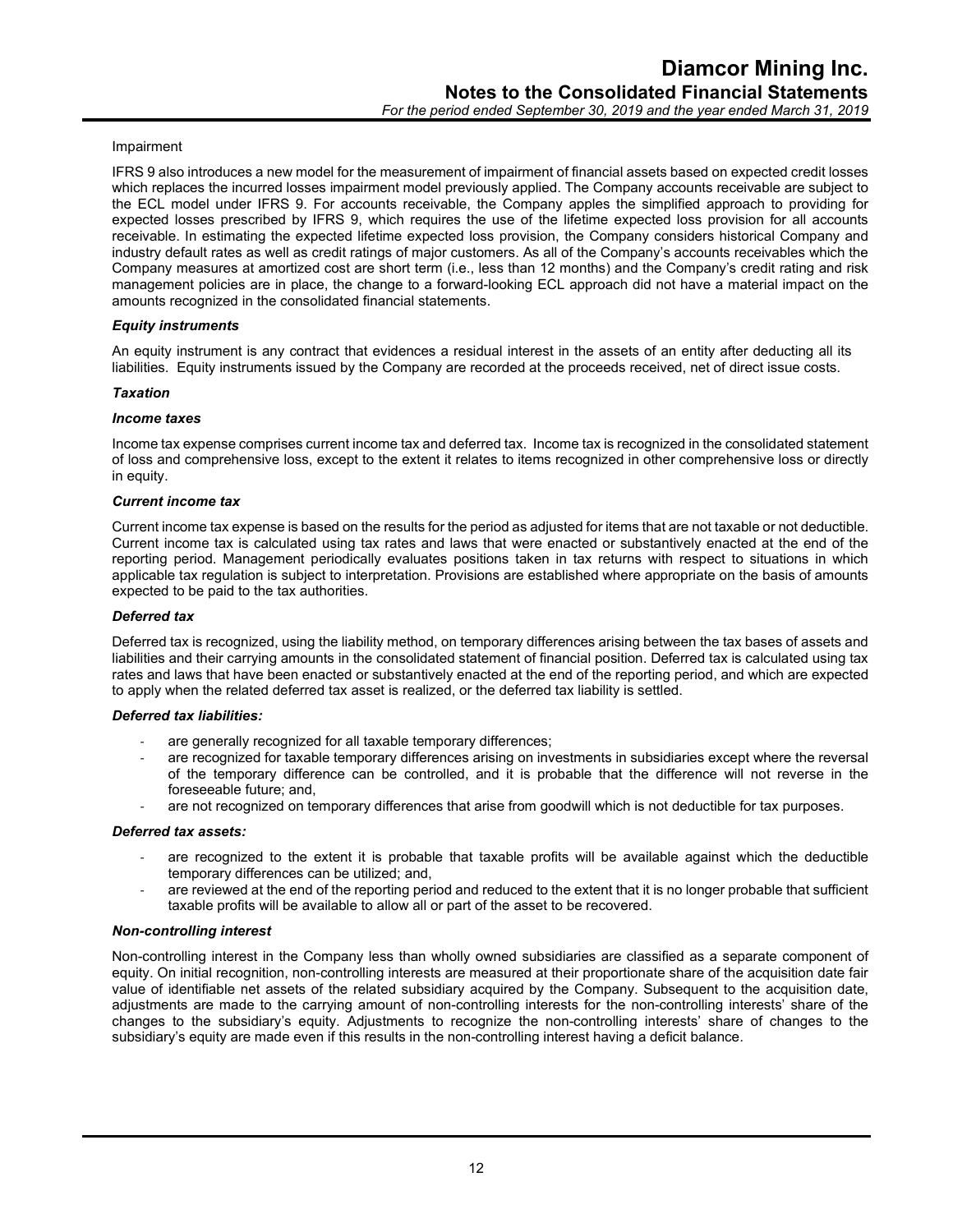#### *Revenue recognition*

During 2019, the Company adopted IFRS 15 Revenue from Contracts with Customers ("IFRS 15") in accordance with the transitional provisions of each standard as outlined below.

The Company adopted IFRS 15 on a modified retrospective basis effective April 1, 2018. The standard supersedes IAS 18 Revenue, IAS 11 Construction Contracts and related interpretations. The Company has reviewed its sources of revenue and major contacts with customers using the guidance found in IFRS 15 and determined that there are no material changes to the timing and measurements of the Company's revenue, as compared to the provisions of the previous standards. Therefore, no adjustments to deficit were required upon adoption of IFRS 15. The Company did not apply any of the available optional transition practical expedients.

IFRS 15 sets out a five-step model for revenue recognition. The core principal is that revenue should be recognized to depict the transfer of control of goods and services to customers in an amount that reflects the consideration that the Company expects to be entitled for those goods and services.

The Company principally generates revenue from the sale of diamonds (the "Product") pursuant to contractual arrangements with its customers. This revenue is recognized when control or title of the Product is transferred from the Company and collection is reasonably assured in accordance with specified contract terms. All revenue is generally earned at a point in time and is based on the consideration that the Company expects to receive for the transfer of the Product to the customer.

Revenue is measured based on the consideration specified in a contract with its customers. Payment terms with customers are generally 30 days from the date of the invoice. The Company generally does not have any sales contracts where the period between the transfer of the Product to the customer and payment by the customer exceeds one year. As a result, the Company does not adjust its revenue transactions for the time value of money.

All of trade receivables were generated from contracts with customers.

#### *Share-based compensation*

The Company uses the fair value method of accounting for all share-based compensation, including options granted under the Company's incentive stock option plan. Compensation expense for options granted is determined based on the estimated fair values of the stock options at the time of grant and the fair value of stock options is determined on their grant date using a Black-Scholes valuation model, the cost of which is recognized over the vesting periods of the respective options. When option awards vest in instalments over the vesting period, each instalment is accounted for as a separate arrangement. Forfeitures are estimated throughout the vesting period based on experience and future expectations and adjusted upon actual option vesting.

Share-based compensation expense is recorded as a charge to operations with a corresponding credit to contributed surplus. Consideration paid for shares on the exercise of options is credited to share capital, amounts previously allocated to contributed surplus are also credited to share capital. If vested options expire, previously recognized compensation expense associated with such stock options is not reversed.

The Company has adopted the pro-rata basis method for the measurement of shares and warrants issued as private placement units. The pro-rata basis method requires that gross proceeds and related share issuance costs be allocated to the common shares and the warrants based on the relative fair value of the component. The fair value of the common share is based on the closing price on the closing date of the transaction and the fair value of the warrant is determined using the Black-Scholes Option Pricing Model. The fair value attributed to the warrant is recorded as warrant equity. If the warrant is exercised, the value attributed to the warrant is transferred to share capital. If the warrant expires unexercised, the value is reclassified to contributed surplus within equity. Warrants, issued as part of private placement units, that have their term of expiries extended, are not subsequently revalued. The Company may modify the terms of warrants originally granted. When modifications exist, the Company will maintain the original fair value of the warrant.

#### *Loss per share*

Basic loss per share is calculated by dividing the loss attributable to ordinary equity holders after adjusting for non-controlling interests (the numerator) by the weighted average number of ordinary shares outstanding (the denominator) during the period. The denominator (number of units) is calculated by adjusting the shares in issue at the beginning of the period by the number of shares bought back or issued during the period, multiplied by a time-weighting factor.

Diluted loss per share is calculated by adjusting the loss and number of shares for the effects of dilutive options and other dilutive potential units. The effects of anti-dilutive potential units are ignored in calculating diluted loss per share. All stock options and warrants are considered anti-dilutive when the Company is in a net loss position.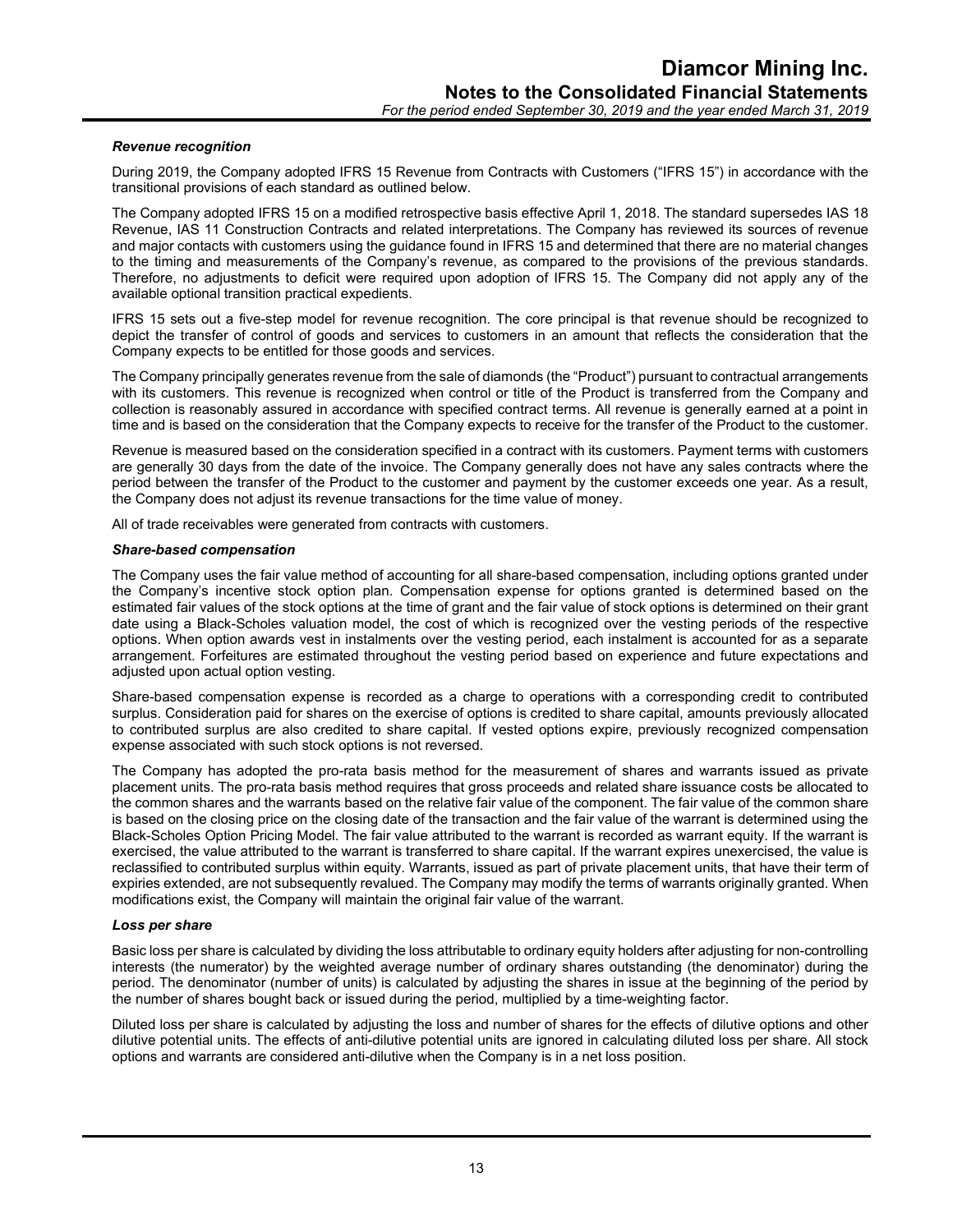#### *New and amended accounting standards*

Certain new standards, interpretations, amendments and improvements to existing standards were issued by the IASB or IFRS Interpretation Committee. The Company intends to adopt those standards when they become effective. The Company has yet to assess the full impact of these standards.

In January 2016, the IASB issued IFRS 16, Leases ("IFRS 16"), which replaces IAS 17, Leases and its associated interpretative guidance. IFRS 16 applies a control model to the identification of leases, distinguishing between a lease and a services contract based on whether the customer controls the assets being leased. For those assets determined to meet the definition of a lease, IFRS 16 introduces significant changes to the accounting by lessees, introducing a single, onbalance sheet accounting model that is similar to current finance lease accounting, with limited exceptions for short-term leases or leases of low value assets. Lessor accounting remains similar to current accounting practice. The standard is effective for annual periods beginning on or after January 1, 2019, with early application permitted for entities that have also adopted IFRS 15. The Company has not yet assessed the impact of the final standard.

# **3. Property, Plant and Equipment**

|                                    | Plant and   | Motor     | Office    | Computers | Leaseholds     | Total         |  |
|------------------------------------|-------------|-----------|-----------|-----------|----------------|---------------|--|
|                                    | Equipment   | Vehicles  | Equipment |           |                |               |  |
| Cost                               | \$.         | \$        | \$        | \$        | \$             | \$            |  |
| Balance, March 31, 2018            | 13,921,871  | 267,816   | 104,406   | 70,490    | 33,090         | 14,397,673    |  |
| Additions                          | 39,683      |           |           | 1,000     |                | 40,683        |  |
| Decommissioning liability          | 207,599     |           |           |           |                | 207,599       |  |
| Translation adjustments            | (2,058,344) | (40,210)  | (10,918)  | (2,200)   |                | (2, 111, 672) |  |
| Balance, March 31, 2019            | 12,110,809  | 227,606   | 93,488    | 69,290    | 33,090         | 12,534,283    |  |
| Additions                          | 43,890      |           | 501       | 1,008     |                | 45,399        |  |
| Decommissioning liability          | (11, 712)   |           |           |           |                | (11, 712)     |  |
| <b>Translation adjustments</b>     | (678,279)   | (12, 747) | (3,461)   | (744)     |                | (695, 231)    |  |
| Balance, September 30, 2019        | 11,464,708  | 214,859   | 90,528    | 69,554    | 33,090         | 11,872,739    |  |
| <b>Accumulated Depreciation</b>    |             |           |           |           |                |               |  |
| Balance, March 31, 2018            | 4,854,623   | 205,163   | 64,459    | 61,891    | 33,090         | 5,219,226     |  |
| Depreciation                       | 1,088,278   | 33,641    | 4,947     | 1,065     |                | 1,127,931     |  |
| Translation adjustments            | (766,021)   | (31,952)  | (5, 394)  | (1,068)   |                | (804,435)     |  |
| Balance, March 31, 2019            | 5,176,880   | 206,852   | 64,012    | 61,888    | 33,090         | 5,542,722     |  |
| Depreciation                       | 436,752     | 6,772     | 2,018     | 432       |                | 445,974       |  |
| Translation adjustments            | (310,210)   | (11,899)  | (1,991)   | (373)     |                | (324,473)     |  |
| Balance, September 30, 2019        | 5,303,422   | 201,725   | 64,039    | 61,947    | 33,090         | 5,664,223     |  |
| Net book value, March 31, 2019     | 6,933,929   | 20,754    | 29,476    | 7,402     | $\blacksquare$ | 6,991,561     |  |
| Net book value, September 30, 2019 | 6,161,286   | 13,134    | 26,489    | 7,607     | -              | 6,208,516     |  |

\$3,807,599 (March 31, 2019 - \$3,677,535) included in the carrying amount of Plant and Equipment relates to mines under construction. This amount is not subject to depletion as at September 30, 2019.

As a result of negative cash-flow from operations, the Company tested its CGU for impairment at September 30, 2019. The recoverable amount of the CGU was based on their estimated value in use using a pre-tax discount rate of 18%. The estimated cash flows were based on 4-year cash-flow forecast. As at September 30, 2019, the property, plant and equipment were not impaired.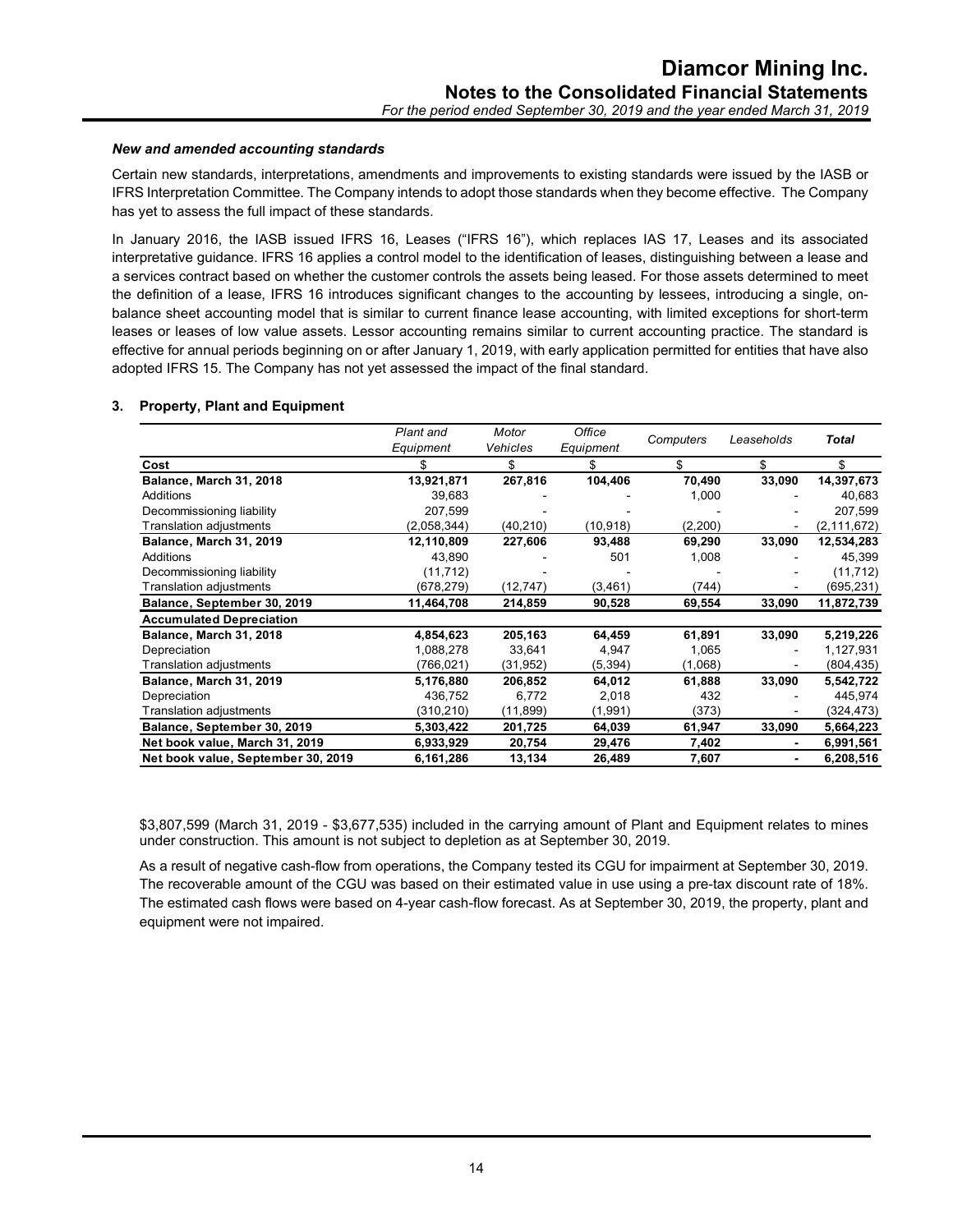# **4. Long-Term Debt, Short-Term Debt and Due to Nozala Investments**

# *Long-term debt*

Long-term debt consists of the following:

|                                       |                      |   | September 30,            |   | March 31,    |
|---------------------------------------|----------------------|---|--------------------------|---|--------------|
|                                       | <b>Maturity Date</b> |   | 2019                     |   | 2019         |
| Term Ioan 2 (a)                       | June 20, 2019        | J | 2.546.029                | S | 2,435,074    |
| Convertible debenture 2 (b)           | June 20, 2019        |   | 1.697.729                |   | 1,623,382    |
| Less: current portion due in one vear |                      |   | (4,243,758)              |   | (4.058, 456) |
| Long-term portion                     |                      |   | $\overline{\phantom{0}}$ |   |              |

- a) Term loan 2 was issued in November 2012, bears interest at an annual fixed rate of 9% and had a 5-year term with payments expected to start in January 2014. On February 4, 2014, December 31, 2014 and again in January 2016, the Company and Tiffany & Co. agreed to defer any payments on the \$2,400,000 term loan until July 2016. This loan is secured by a promissory note until July 2016, at which time principal and interest is payable monthly at \$104,059 in accordance with a 36-month amortization schedule. The Company has the right to repay the outstanding principal and any accrued and unpaid interest under this loan at any time without notice or penalty. In February 2017, the Company and Tiffany & Co. agreed to a payment deferral until June 2017 at which time the outstanding payments were made, and scheduled payments recommenced. In September 2017, the Company and Tiffany & Co. informally agreed to suspend and accrue the ongoing payments to allow the Company to conserve operating capital in the short-term. The recommencement of scheduled payments is targeted by the Company for calendar 2020.
- b) Convertible debenture 2 was issued in November 2012, bears interest at an annual fixed rate of 9% and had a 5-year term. On February 4, 2014, December 1, 2014 and again in January 2016 the Company and Tiffany & Co. agreed to defer any payments on the \$1,600,000 convertible debenture until July 2016. The Company was required to make blended monthly payments of \$69,372 commencing in July 2016. The principal amount and accrued interest is convertible by the holder into common voting shares of the Company at \$1.60 per share. The value attributed to the equity conversion option was nil. The Company has the right to repay the outstanding principal and any accrued and unpaid interest, without penalty, on not less than 30 days' notice and subject to the conversion rights contained in the convertible debenture. In February 2017, the Company and Tiffany & Co agreed to a payment deferral until June 2017 at which time the outstanding payments were made, and scheduled payments recommenced. In September 2017, the Company and Tiffany & Co. informally agreed to suspend and accrue the ongoing payments to allow the Company to conserve operating capital in the short-term. The recommencement of scheduled payments is targeted by the Company for calendar 2020.
- c) Term loan 1 and 2 and convertible debenture 2 are secured by a general security agreement which states the loans are secured by 100% of the general assets of the Company.

#### *Short-term debt*

The short-term debt of \$1,125,890 carries a fixed interest rate of 7%, is unsecured and has a maturity date of August 26, 2020. 1,425,600 shares and 712,800 warrants were issued as a part of the financing (Note 6)

#### *Due to Nozala Investments*

The amount due to Nozala Investments (a related party, which owns 30% shareholding interest in DMI Minerals South Africa (Pty) Ltd.) of \$1,667,522 (March 31, 2019 - \$1,654,241) carries a floating interest rate of 13.00% (South African prime plus 3%), unsecured, currently has no set terms of repayment and is not expected to be repaid in the following fiscal year. The loan amount received is principally being used for the ongoing operations of DMI Minerals South Africa (Pty) Ltd., including the purchase of certain mineral rights and assets from De Beers Consolidated Mines Limited. The loan is denominated in South African Rand and no payments were made in the period ended September 30, 2019 or the year ended March 31, 2019. The loan is subordinated and ranks behind the claims of all external creditors of DMI Minerals South Africa (Pty) Ltd, until the fair value of its assets exceeds its liabilities.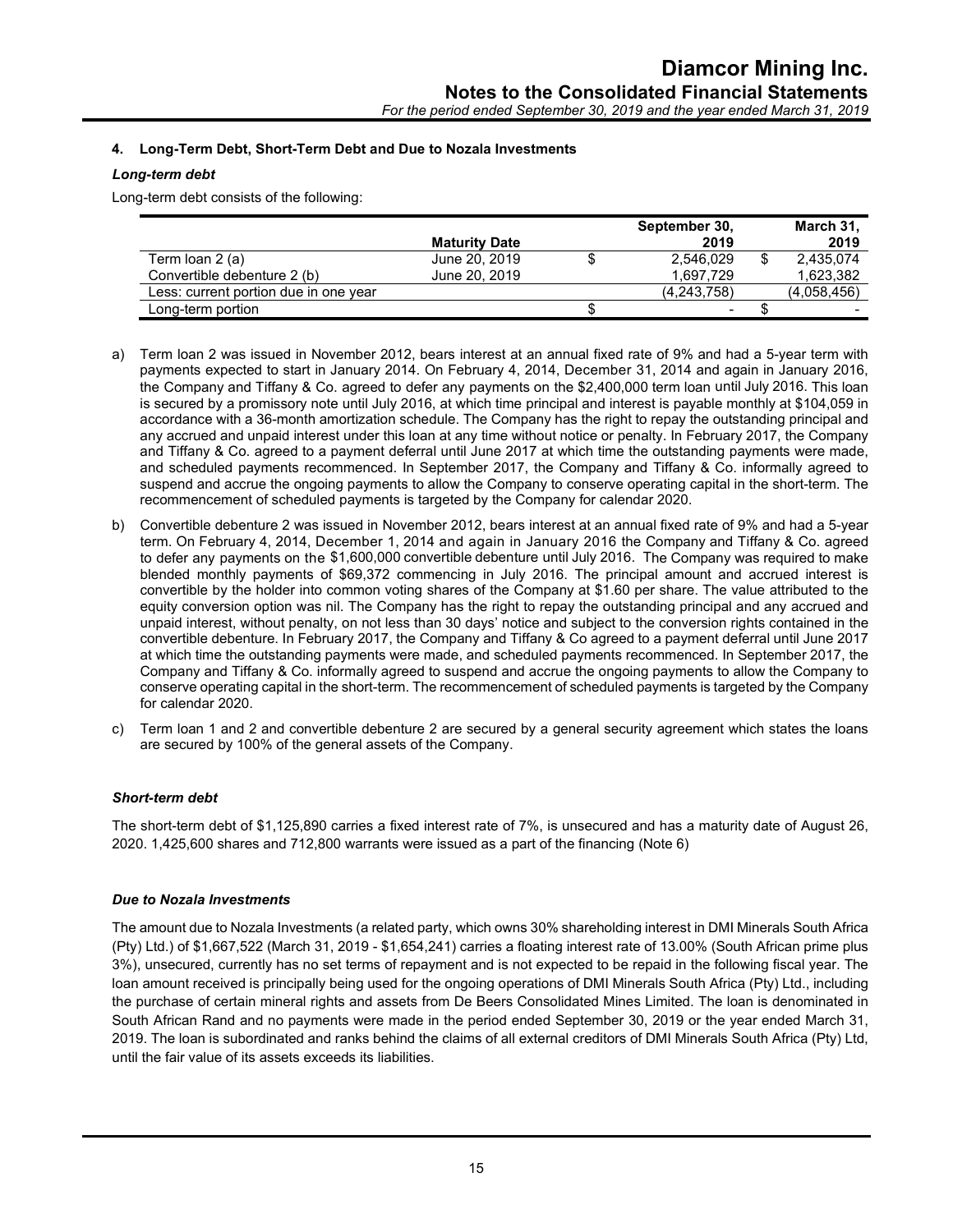# **5. Decommissioning Liability**

The total decommissioning liability was based on the Company's estimated costs to reclaim and abandon the mines and facilities. The Company has estimated the costs related to the decommissioning liability based on the South African Department of Mineral Resources estimate of required decommissioning costs, adjusted for inflation. The Company has estimated the net present value of the decommissioning obligation to be \$458,532 (March 31, 2019 - \$479,560) based on an undiscounted total future liability of \$619,680. The decommissioning liability was based on using a South African inflation rate of 5.10%. The long-term portion of the liability was discounted using a South African risk-free rate of 7.48%. These costs are expected to be incurred in approximately 4 years.

The continuity of the decommissioning liability as at September 30, 2019:

|                                    | <b>September 30, 2019</b> |   | <b>March 31, 2019</b> |
|------------------------------------|---------------------------|---|-----------------------|
| Balance, beginning of year         | \$<br>479.560             | S | 296,084               |
| Change in estimate                 | (11, 712)                 |   | 207,599               |
| Accretion recorded during the year | 18.396                    |   | 21,050                |
| Translation adjustment             | (27, 712)                 |   | (45, 173)             |
|                                    | 458,532                   |   | 479,560               |

# **6. Share Capital**

|                                              | Number of shares | Amount            |
|----------------------------------------------|------------------|-------------------|
| Authorized:                                  |                  |                   |
| Unlimited common voting shares, no par value |                  |                   |
| Issued:                                      |                  |                   |
| Balance, March 31, 2018                      | 54,659,623       | \$31,278,037      |
| Private Placement (net of fees) (a) (b)      | 9,226,265        | 2,796,654         |
| Balance, March 31, 2019                      | 63,885,888       | 34,074,691<br>\$. |
| Private placement (net of fees) (c)          | 1,425,600        | 68,342            |
| Balance, September 30, 2019                  | 65,311,488       | 34,143,033<br>\$. |

The weighted average number of shares outstanding for the year was 63,885,888 (March 31, 2019 – 61,165,204). Loss per share is calculated as the net loss attributable to the equity holders of the parent divided by the weighted average of shares outstanding at the end of the year.

- a) 5,715,950 units were issued at a price of \$0.35 in a private placement completed on June  $20<sup>th</sup>$ , 2018. Each unit comprised a common share and a half warrant, each warrant was valued at \$0.1070.
- b) 3,510,315 units were issued at a price of \$0.35 in a private placement completed on August  $29^{th}$ , 2018. Each unit comprised a common share and a half warrant, each warrant was valued at \$0.0664.
- c) 1,425,600 shares were issued at a price of \$0.09 in a term loan financing on September 12, 2019 (Note 4)

The Company paid broker fees consisting of a cash payment, March 31, 2019 – \$8,328) and broker warrants of March 31, 2019 - 23,794 which have been recorded as share issue costs.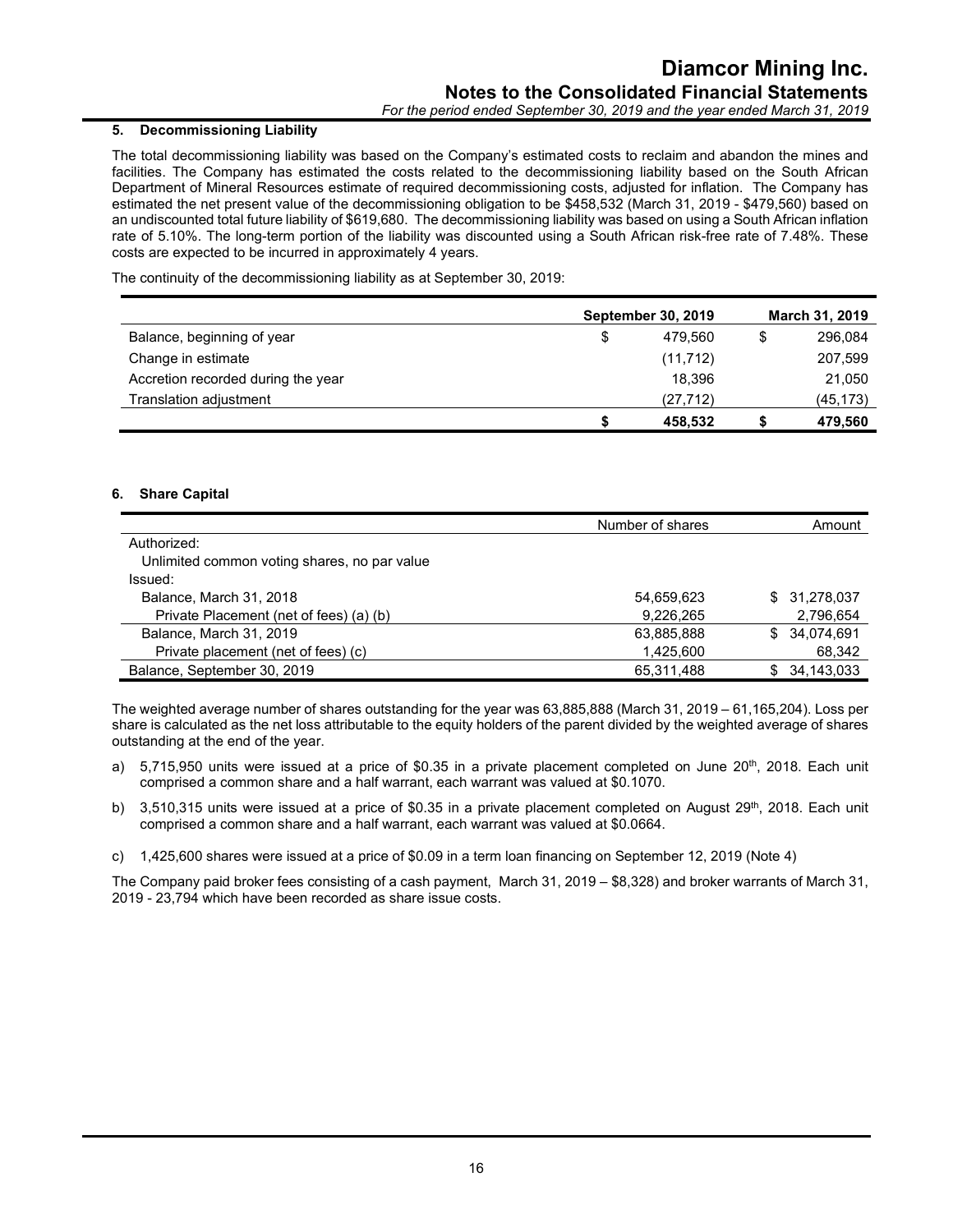# *Warrants*

The following table summarizes the activity with respect to warrants issued, exercised and expired during the year:

|                                |             | <b>September 30, 2019</b> |                           | March 31, 2019        |
|--------------------------------|-------------|---------------------------|---------------------------|-----------------------|
|                                |             | Weighted                  |                           | Weighted              |
|                                | Number of   | Average                   | Number of                 | Average               |
|                                | Warrants    | <b>Exercise Price</b>     | Warrants                  | <b>Exercise Price</b> |
| Outstanding, beginning of year | 10.174.649  | \$1.04                    | 7.104.523                 | \$1.38                |
| Warrants expired               | (2,952,345) | 1.60                      | (1,566,800)               | 1.25                  |
| Warrants issued                | 712,800     | 0.16                      | 4,636,926                 | 0.60                  |
| Outstanding, end of period     | 7.935.104   | \$0.75                    | 10.174.649                | \$1.04                |
| Exercisable, end of period     | 7.935.104   | \$0.75                    | 10.174.649                | \$1.04                |
|                                |             |                           |                           |                       |
|                                |             |                           | <b>September 30, 2019</b> | March 31, 20198       |
| Balance, beginning of year     |             |                           | \$<br>2.090.956           | \$<br>2.789.514       |
| Warrants expired               |             |                           | (1, 148, 757)             | (1, 122, 769)         |
| Warrants issued                |             |                           | 9,378                     | 424.211               |
| Balance, end of year           |             |                           | 951.577                   | \$<br>2,090,956       |

There were 712,800 warrants issued in the period ended September 30, 2019 as part of a term loan financing (March 31, 2019 - 4,636,926). The warrant valuation was calculated using the Black-Scholes pricing model with the following assumptions: zero dividend yield, expected volatility of 113% and risk-free rate of 1.61%. Warrant pricing models require the input of highly subjective assumptions including the expected price volatility. Changes in the subjective input assumptions can materially affect the fair value estimated, and therefore the existing models do not necessarily provide a reliable single measure of the fair value of the Company's warrants. The warrants issued in the period ended September 30, 2019 are exercisable for a period of one year from the date of issue.

The Company may modify the terms of warrants originally granted. When modifications exist, the Company will maintain the original fair value of the warrant.

| Number of warrants outstanding |                | Weighted average |                    |
|--------------------------------|----------------|------------------|--------------------|
| and exercisable                | Exercise Price | remaining life   | Expiry date        |
| 2.585.378                      | \$1.20         | 0.69             | June 9, 2020       |
| 2,863,169                      | \$0.60         | 1.72             | June 20, 2021      |
| 1,773,757                      | \$0.60         | 1.92             | August 29, 2021    |
| 712.800                        | \$0.16         | .95              | September 12, 2020 |
| 7,935,104                      |                |                  |                    |

The following warrants were outstanding at September 30, 2019:

#### *Stock options*

The Company amended a formal stock option plan on December 18, 2018 and follows the TSX Venture Exchange (the "Exchange") policy under which it is authorized to grant options to Directors, employees and consultants to acquire up to 12,777,177 of its issued and outstanding common shares. Under the policy, the exercise price of each option is equal to the market price of the Company's stock, less applicable discounts permitted by the Exchange, as calculated on the date of grant. The options can be granted for a maximum term of 5 years.

The following table summarizes the activity with respect to options granted and exercised during the year:

|                                |                          | <b>September 30, 2019</b> |             | <b>March 31 2019</b>    |
|--------------------------------|--------------------------|---------------------------|-------------|-------------------------|
|                                |                          | <b>Weighted Average</b>   | Number of   | <b>Weighted Average</b> |
|                                | Number of options        | <b>Exercise Price</b>     | Options     | <b>Exercise Price</b>   |
| Outstanding, beginning of year | 2.950.000                | \$1.00                    |             | \$1.14                  |
| Options expired                | $\overline{\phantom{0}}$ | $\overline{\phantom{0}}$  | (2,370,000) | \$1.35                  |
| Outstanding, end of year       | 2,950,000                | \$1.00                    | 2,950,000   | \$1.00                  |
| Exercisable, end of year       | 2.950.000                | \$1.00                    | 2.950.000   | \$1.00                  |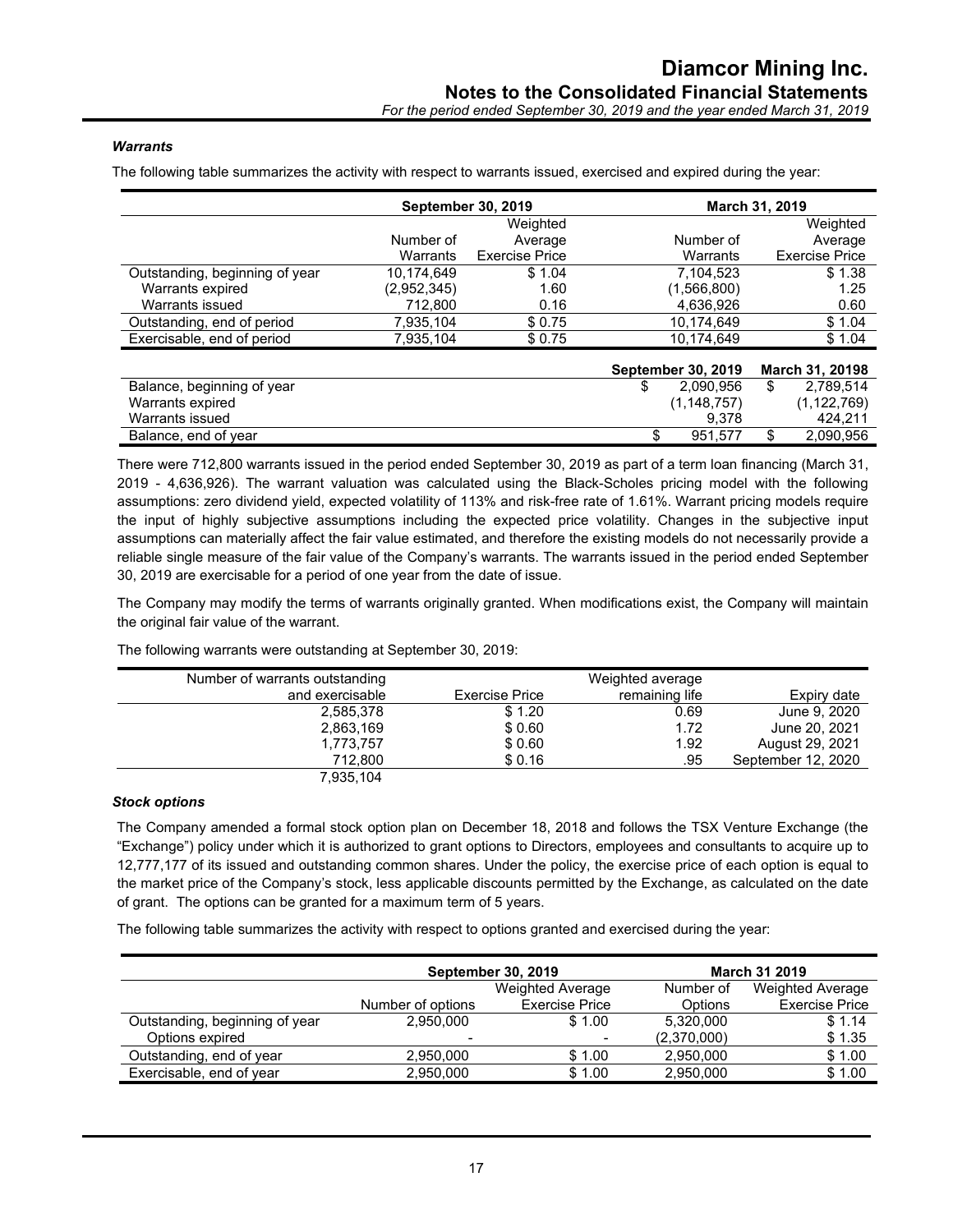# **Diamcor Mining Inc.**

# **Notes to the Consolidated Financial Statements**

*For the period ended September 30, 2019 and the year ended March 31, 2019*

| The following stock options were outstanding at September 30, 2019: |                       |                  |                |  |  |  |
|---------------------------------------------------------------------|-----------------------|------------------|----------------|--|--|--|
| Number of options outstanding                                       |                       | Weighted average |                |  |  |  |
| and exercisable                                                     | <b>Exercise Price</b> | remaining life   | Expiry date    |  |  |  |
| 400.000                                                             | \$1.00                | 1.42             | March 2, 2021  |  |  |  |
| 2,550,000                                                           | \$1.00                | 1.48             | March 21, 2021 |  |  |  |
| 2,950,000                                                           |                       |                  |                |  |  |  |

The following stock options were outstanding at March 31, 2019:

| Number of options outstanding |                | Weighted average |                |
|-------------------------------|----------------|------------------|----------------|
| and exercisable               | Exercise Price | remaining life   | Expiry date    |
| 400.000                       | \$1.00         | 1.92             | March 2, 2021  |
| 2.550.000                     | \$1.00         | 1.98             | March 21, 2021 |
| 2.950.000                     |                |                  |                |

#### *Share-based compensation*

There were nil options issued by the Company in the period ended September 30, 2019 (March 31, 2019 - nil).

# **7. Contributed Surplus**

| <b>Balance, March 31, 2018</b> | 10.448.426 |
|--------------------------------|------------|
| Expiry of warrants (note 6)    | 1.122.769  |
| <b>Balance, March 31, 2019</b> | 11,571,195 |
| Expiry of warrants (note 6)    | 1.148.757  |
| Balance, September 30, 2019    | 12.719.952 |

# **8. Related Party Transactions**

The Company paid or accrued the following to Directors, officers, and to companies controlled by Directors of the Company:

|                         | September30<br>2019 | March 31,<br>2019        |
|-------------------------|---------------------|--------------------------|
| Salaries and consulting | \$214,800           | \$429,600                |
| Directors fees          | 40.000              | 84.500                   |
| Incentives              | 180.000             | $\overline{\phantom{0}}$ |

As at September 30, 2019, the Company owed \$109,742 (March 31, 2019 - \$55,774) to Directors of the Company and companies controlled by a Director amounts are included in accounts payable. In August 2019 \$155,000 of related party accounts payable were settled as a result of related parties participating in an announced financing (Note 16)

These transactions were in the normal course of operations and are measured at fair value at initial recognition.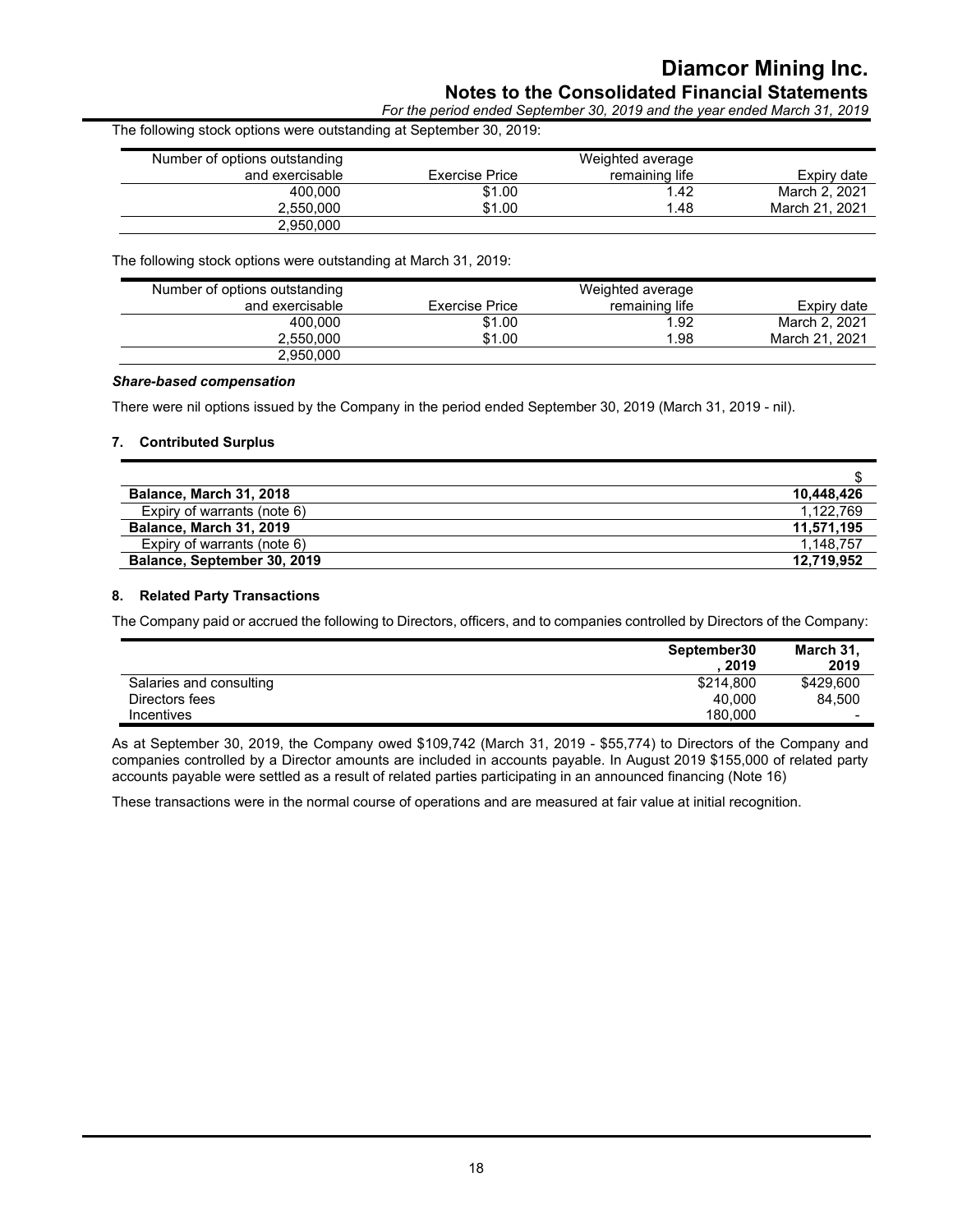#### **9. Segmented Information**

The Company's primary business is the exploration and development of diamond properties in Africa so there is only one reportable operating segment. The reportable segments are those operations whose operating results are reviewed by the Chief Operating decision makers to make decisions about resources to be allocated to the segment and assess its performance provided those operations pass certain quantitative thresholds. Operations whose revenues, earnings or losses, or assets exceed 10% of the total consolidated revenue, earnings or losses, or assets are reportable segments. In order to determine reportable segments, management reviewed various factors, including geographical locations and managerial structure.

Details of identifiable assets by geographic segments are as follows:

|                           |    | <b>Total Assets</b> |     | Property,<br>Plant and<br>Equipment |    | Cash and<br>Equivalents and<br><b>Restricted Cash</b> |    | <b>Other Assets</b> |
|---------------------------|----|---------------------|-----|-------------------------------------|----|-------------------------------------------------------|----|---------------------|
| <b>September 30, 2019</b> |    |                     |     |                                     |    |                                                       |    |                     |
| Canada                    | \$ | 81,870              | \$  | 1.920                               | \$ | 11.421                                                | \$ | 68,529              |
| South Africa              |    | 8,123,945           |     | 6,206,596                           |    | 748,821                                               |    | 1,168,528           |
|                           | £. | 8,205,815           | \$. | 6,208,516                           | \$ | 760.242                                               | \$ | 1,237,057           |
| March 31, 2019            |    |                     |     |                                     |    |                                                       |    |                     |
| Canada                    | \$ | 60.923              | \$  | 2.202                               | \$ | 19.732                                                | \$ | 38,989              |
| South Africa              |    | 8,641,564           |     | 6,989,359                           |    | 843,056                                               |    | 809,149             |
|                           |    | 8,702,487           | \$  | 6.991.561                           |    | 862.788                                               |    | 848.138             |

#### **10. Financial Instruments**

#### *Fair values*

IFRS defines fair value as the price that would be received to dispose of an asset or paid to transfer a liability in an orderly transaction between market participants at the measurement date. The Company classifies the fair value of the financial instruments according to the following hierarchy based on the amount of observable inputs used to value the instrument.

- Level 1 Inputs to the valuation methodology are quoted prices for identical assets or liabilities in active markets.
- Level 2 Fair values of financial assets and liabilities in level 2 are based on inputs other than level 1. Inputs to the valuation methodology included quoted prices for identical assets or liabilities in active markets, and inputs that are observable for the asset or liability, either directly or indirectly, for substantially the full term of the financial instrument. Level 2 valuations are based on inputs, including quoted forward prices for commodities, time value and volatility factors, which can be substantially observed or corroborated in the marketplace.
- Level 3 Inputs to the valuation methodology are not based on observable market data.

The Company's financial instruments consist of cash and cash equivalents, restricted cash, accounts receivable, accounts payable, amounts due to Nozala Investments and long-term debt. The fair value of cash and cash equivalents and restricted cash, accounts receivable and accounts payable approximate their carrying values due to the short-term maturities of these items. The fair value of the Nozala Investments loan approximates the carrying value as the interest rate floats with prime. The fair value of the long-term debt approximates the carrying value as the interest rate is a market rate for similar instruments.

The Company's cash and cash equivalents and restricted cash have been assessed on the fair value hierarchy described above and are classified as Level 1.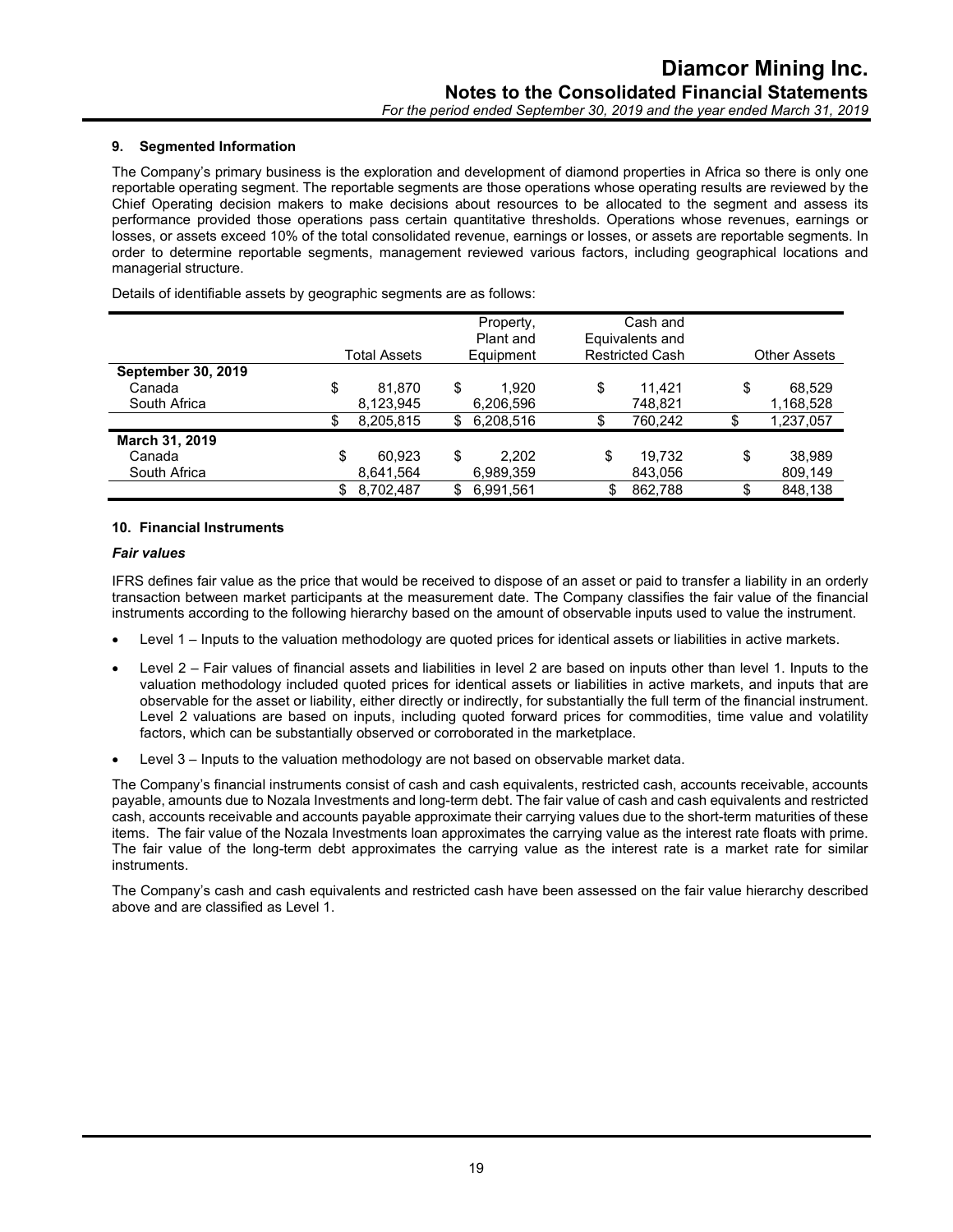# *Financial risks*

The Company's activities result in exposure to a variety of financial risks, including risks related to credit, market risk (currency fluctuation and interest rates) and liquidity risk.

a) Credit risk

The Company is exposed to credit risk only with respect to uncertainties as to timing and collectability of accounts receivable, cash and cash equivalents and restricted cash. The Company mitigates credit risk through standard credit and reference checks. There are no material financial assets that the Company considers past due. The Company currently holds the majority of its cash and cash equivalents and restricted cash in large financial institutions in Canada and South Africa and does not expect any significant risk associated with those deposits. The accounts receivable includes sales taxes refundable due from the Government of South Africa and Canada \$167,034 (March 31, 2019 - \$184,861) as well as trade receivables of \$80,348 (March 31, 2019 - \$17,757). The Company does not foresee any significant risk in the collection of these accounts receivable.

The trade accounts receivable aging amounts are as follows:

|              | <b>September 30, 2019</b> | <b>March 31, 2019</b>    |
|--------------|---------------------------|--------------------------|
| $0-30$ days  | \$80,348                  | \$17.757                 |
| 31-90 days   | $\overline{\phantom{0}}$  |                          |
| $120 + days$ | $\blacksquare$            | $\overline{\phantom{0}}$ |
| <b>Total</b> | \$80,348                  | \$17.757                 |

The maximum exposure to credit risk for the Company as the reporting date is the carrying value of cash and cash equivalents, restricted cash and trade receivables disclosed above.

b) Interest rate

The Company is not exposed to any material interest rate risk as the Company's long-term debt has a fixed rate of interest, except for the Nozala Investments loan which has a variable rate of interest of South African prime rate plus 3%. A 1% change in the South African prime rate would result in net loss changing by approximately \$8,700.

c) Foreign currency risk

The Company is exposed to financial risk arising from fluctuations in foreign exchange rates and the degree of volatility of these rates. The Company does not use derivative instruments to reduce its exposure to foreign currency risk.

The Company's subsidiaries in South Africa operate using principally the United States Dollar and the South African Rand and as such may be negatively affected by fluctuations in foreign exchange rates when translating from the currency of measurement of the Company's subsidiaries to the Company's reporting currency. The Company's monetary assets and liabilities denominated in South African Rand include:

|                                               | <b>September 30, 2019</b> | <b>March 31, 2019</b> |
|-----------------------------------------------|---------------------------|-----------------------|
| Cash and cash equivalents and restricted cash | \$748.821                 | \$843.056             |
| Accounts receivable                           | 234.160                   | 193.220               |
| Prepaids                                      | 16.185                    |                       |
| Accounts payable                              | 567.689                   | 940.047               |
| Long-term debt                                | 1.667.522                 | 1.654.241             |

A 5% change in the South African Rand would result in total net loss increasing or decreasing by approximately \$15,000.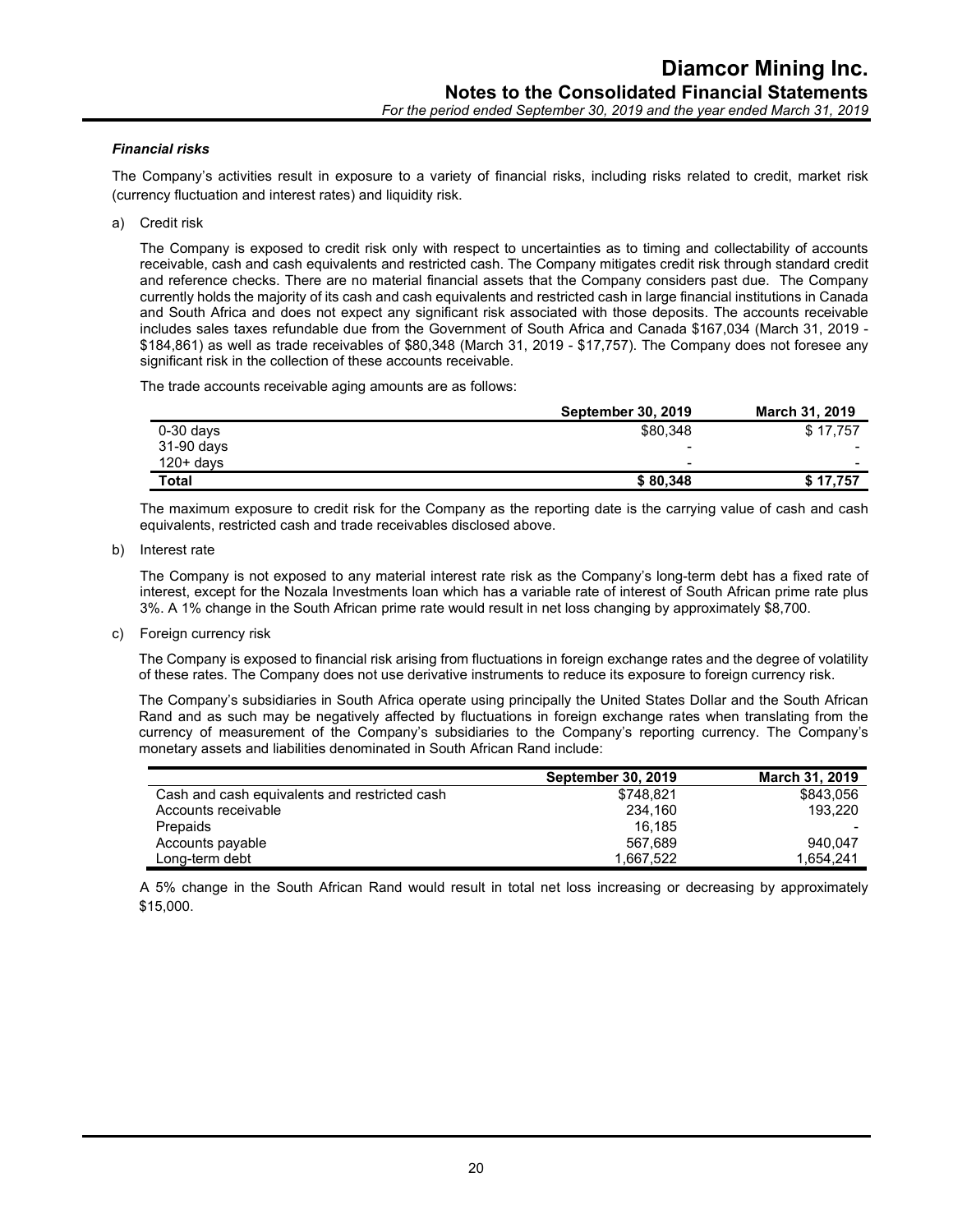d) Liquidity risk

Liquidity risk is the risk that the Company will not be able to meet its financial obligations when they fall due. The Company manages this risk through management of its cash flow from operations and its capital structure. Based on senior Management's and the Board of Directors' review of ongoing operations, the Company may revise timing of capital expenditures, bank loans, including project specific loans, or issue equity or a combination thereof.

The Company's current financial liabilities of \$6,167,512 are payable within one year. The Company enters contractual obligations in the normal course of business operations. Management believes the Company's requirements for capital expenditures, working capital and ongoing commitments (including long-term debt) can be financed from existing cash, issuing equity, cash flow provided by operating activities, existing bank loans and by acquiring new project loans.

The table below summarizes the maturity profile of the Company's financial liabilities as at September 30, 2019 based on contractual undiscounted payments:

|                            | <b>Current</b> | 2021                     | 2022           | 2023            | 2024                     | <b>Thereafter</b> |
|----------------------------|----------------|--------------------------|----------------|-----------------|--------------------------|-------------------|
| Accounts payable           | \$797,864      | \$<br>$\blacksquare$     | $\blacksquare$ | $\qquad \qquad$ | $\overline{\phantom{0}}$ |                   |
| Long-term debt             | 4,243,758      | $\overline{\phantom{a}}$ | $\,$           |                 |                          |                   |
| Operating lease commitment | 43.308         | 43.308                   | 43.308         | 43.308          |                          |                   |
| Short term debt            | 1,125,890      | $\overline{\phantom{0}}$ |                |                 |                          |                   |
| Due to Nozala investments  |                | $\overline{\phantom{a}}$ | -              |                 |                          | ,667,522          |
|                            | \$6,210,820    | \$43,308                 | \$,43,308      | \$43,308        |                          | \$1,667,522       |

e) Commodity price risk

Commodity price risk is the risk that the fair value or future cash flows will fluctuate because of changes in commodity prices. Commodity prices for diamonds are impacted by not only the relationship between the Canadian, United States Dollar and South African Rand, but also world economic events that dictate the levels of supply and demand. The Company is exposed to the risk of declining prices for diamonds resulting in a corresponding reduction in projected cash flow. Reduced cash flow may result in lower levels of capital being available for field activity, thus compromising the Company' capacity to grow production. The Company did not have any fixed price commodity price contracts in place as at or during the period ended September 30, 2019 and the year ended March 31, 2019. The Company' operational results and financial condition are largely dependent on the commodity price received for its diamond production. Diamond prices have fluctuated widely in recent years due to global and regional factors including supply and demand fundamentals, inventory levels, economic and geopolitical factors. A 5% change in the price of diamonds would result in total net loss changing by approximately \$94,000.

# **11. Capital Management**

The Company's objectives when managing capital are: (i) to maintain a strong capital structure, which optimizes the cost of capital at acceptable risk; and (ii) to maintain investor, creditor and market confidence to sustain the future development of the business. The Company manages its capital structure and adjusts it considering changes in economic conditions and the risk characteristics of its underlying assets. The Company, from time-to-time, may adjust capital spending, issue new common shares, issue new debt or repay existing debt. The Company's capital is not subject to any restrictions.

The Company manages the following as capital:

|                                | <b>September 30, 2019</b> | <b>March 31, 2019</b> |
|--------------------------------|---------------------------|-----------------------|
| Working capital                | (4,853,389)               | (4, 198, 620)         |
| Long-term debt                 | 4,243,758                 | 4,058,456             |
| Shareholders' (deficit) equity | (520, 496)                | 924.429               |

Working capital is calculated based on current assets less current liabilities.

#### **12. Commitments**

The Company has a commitment to lease office space at a rate of \$3,609 per month (March 31, 2019 - \$3,469). The lease expires in May 2022. The minimum lease payments under this lease are \$43,308 per year (March 31, 2019 - \$41,628).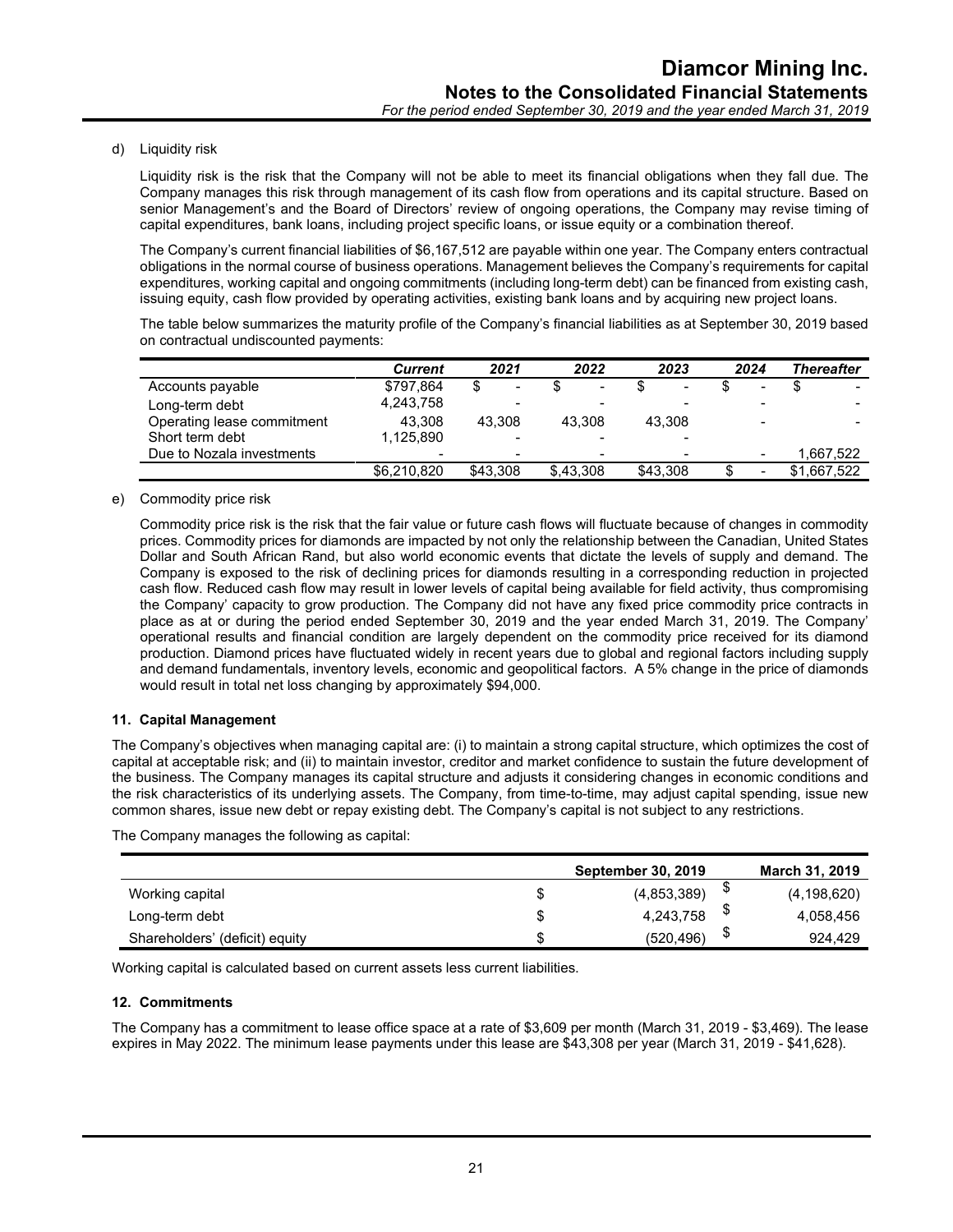# **13. Accounts Payable**

Trade and other payables consist of the following components:

|                     | <b>September 30, 2019</b> |           |        |
|---------------------|---------------------------|-----------|--------|
| Trade payables      | 784.427                   | 1,112,310 |        |
| Salary and benefits | 58.437                    |           | 15,072 |
|                     | 797.864                   | 1,127,382 |        |

Trade payables are non-interest bearing and are normally settled on 30-day terms.

#### **14. Restricted Cash**

These amounts are encumbered by a guarantee by Standard Bank of South Africa Limited for certain rehabilitation obligations and electrical guarantees. The encumbered amount as at September 30, 2019 was \$683,176 (March 31, 2019 - \$723,708).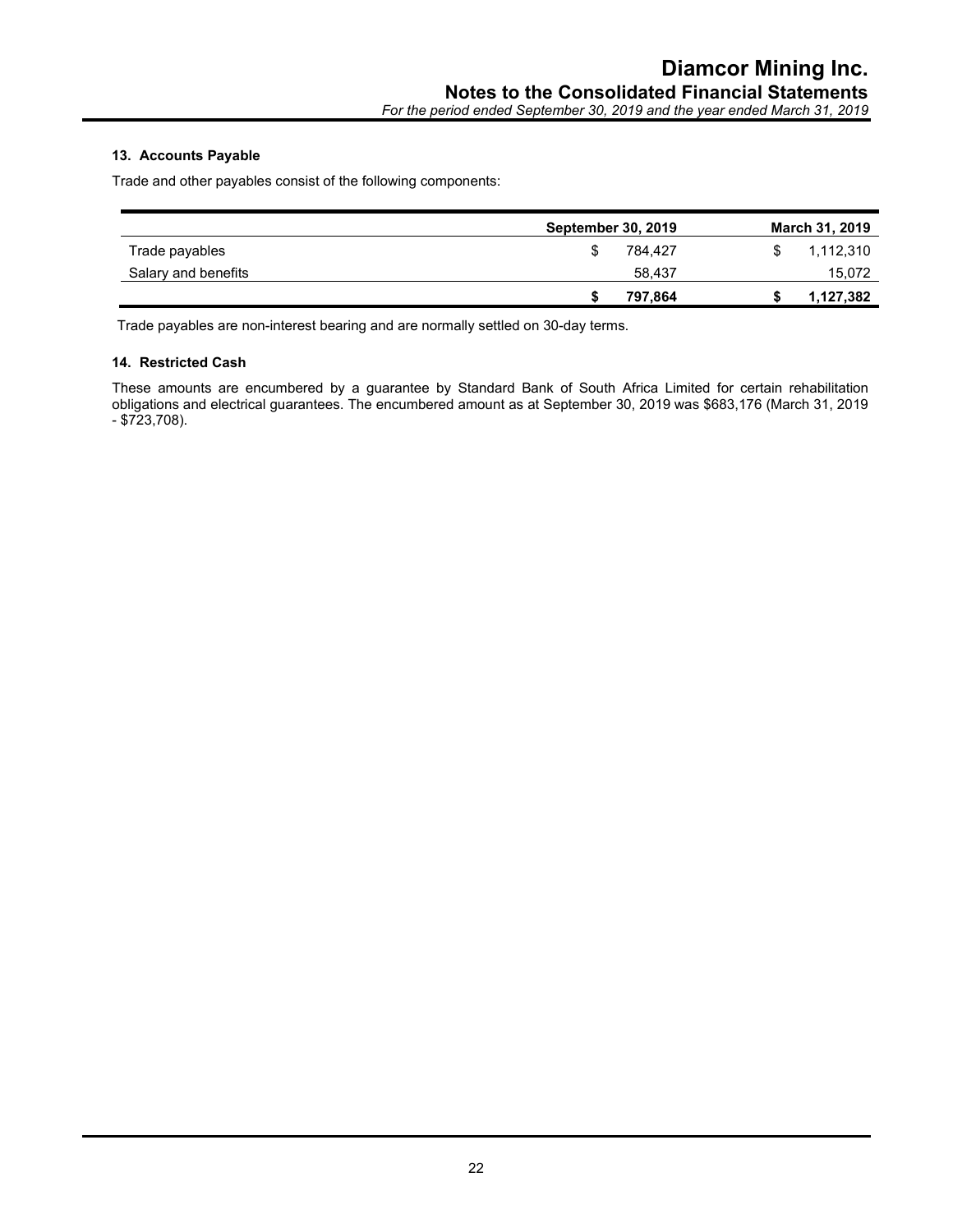# **15. Non-Controlling Interests (NCI)**

Set out below is summarized financial information for the Company's subsidiary that has non-controlling interests that are material to the Company. The amounts disclosed for the subsidiary are before inter-company eliminations:

|                                                     |    |                | September 30, 2019 March 31, 2019 |
|-----------------------------------------------------|----|----------------|-----------------------------------|
| <b>Summarized Statement of Financial Position</b>   |    |                |                                   |
|                                                     |    |                |                                   |
| <b>Current assets</b>                               | \$ | 826,700        | \$<br>917,949                     |
| <b>Current liabilities</b>                          |    | 818,558        | 1,375,673                         |
| <b>Current net assets</b>                           |    | 8,142          | (457, 724)                        |
|                                                     |    |                |                                   |
| Non-current assets                                  |    | 5,287,728      | 5,447,640                         |
| Non-current liabilities                             |    | 31,191,772     | 32,496,030                        |
| <b>Non-current net assets</b>                       |    | (25,904,044)   | (27,048,390)                      |
| <b>Net liabilities</b>                              |    | (25, 895, 901) | (27,506,114)                      |
|                                                     |    |                |                                   |
| Summarized Statement of Comprehensive Income (Loss) |    |                |                                   |
| Sales                                               |    | 1,884,697      | 4,113,516                         |
| Income (loss) for the period                        |    | 73,093         | (4, 130, 084)                     |
| Total comprehensive loss                            |    | 73,093         | (4, 130, 084)                     |
| Income (loss) allocated to NCI                      |    | 21,928         | (1,239,025)                       |
| <b>Summarized Statement of Cash-Flows</b>           |    |                |                                   |
|                                                     |    |                |                                   |
| Cash-flows from                                     |    |                |                                   |
| operating activities                                |    | (678, 444)     | (1,615,300)                       |
| Cash-flows from                                     |    |                |                                   |
| investing activities                                |    | 94,109         | (42, 121)                         |
| Cash-flows from                                     |    |                |                                   |
| financing activities                                |    | 540,820        | 1,695,745                         |
| Net increase in cash and cash equivalents           | \$ | $(43,515)$ \$  | 38,324                            |